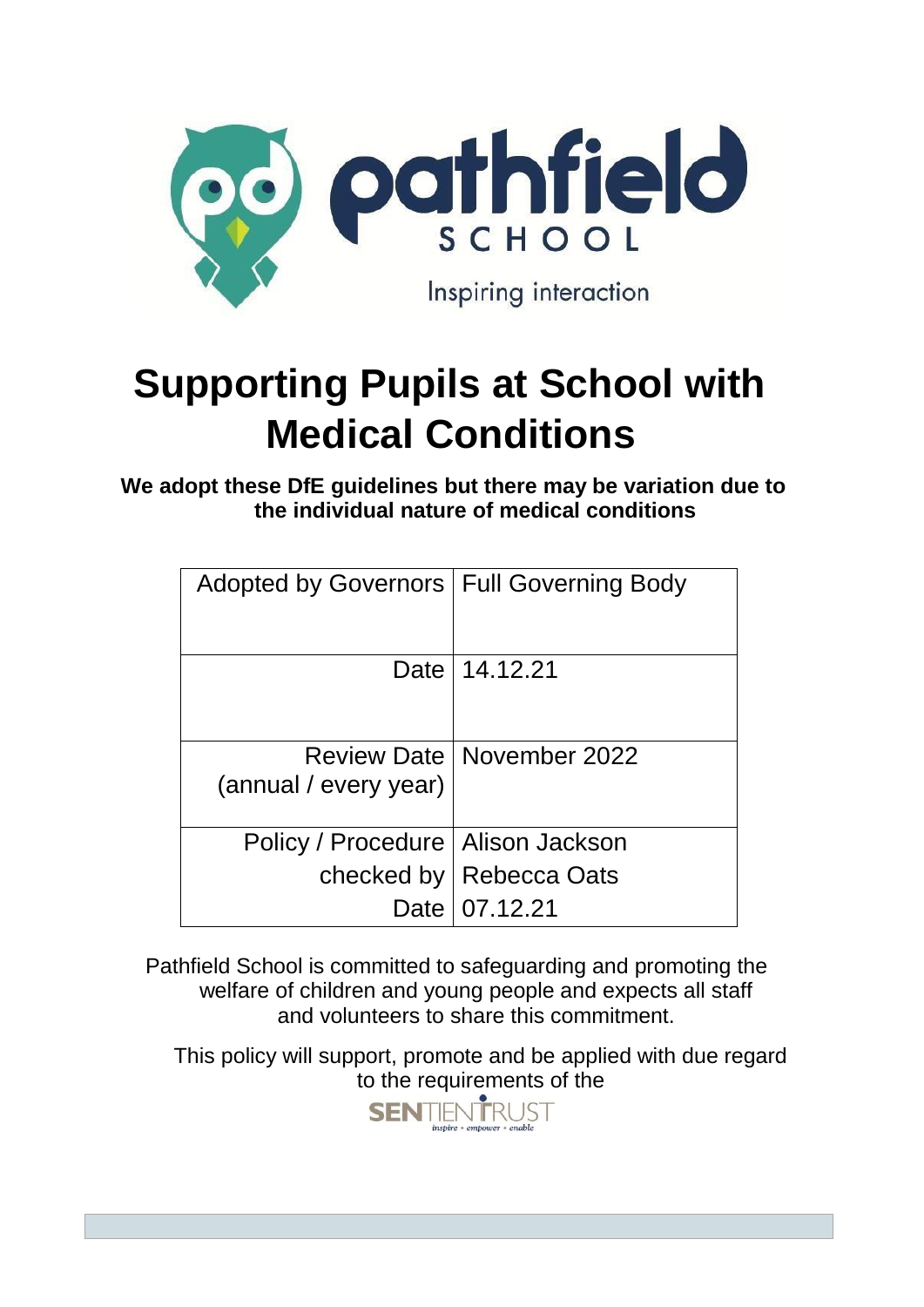# **Supporting pupils at school with medical conditions**

**Statutory guidance for governing bodies of maintained schools and proprietors of academies in England** 

### **December 2015**

### **Contents**

| Summary                                                             | 3              |
|---------------------------------------------------------------------|----------------|
| About this guidance                                                 | 3              |
| Expiry or review date                                               | 3              |
| What legislation is this guidance issued under?                     | 3              |
| Who is this guidance for?                                           | 4              |
| Key points                                                          | 4              |
| Introduction                                                        | 5              |
| The role of governing bodies, proprietors and management committees | $\overline{7}$ |
| Developing the school's policy                                      | 8              |
| Other issues for consideration                                      | 24             |
| Further sources of information                                      | 25             |
| Other safeguarding legislation                                      | 25             |
| Other relevant legislation                                          | 26             |
| Associated resources                                                | 27             |
| Annex A: Model process for developing individual healthcare plans   | 28             |
|                                                                     |                |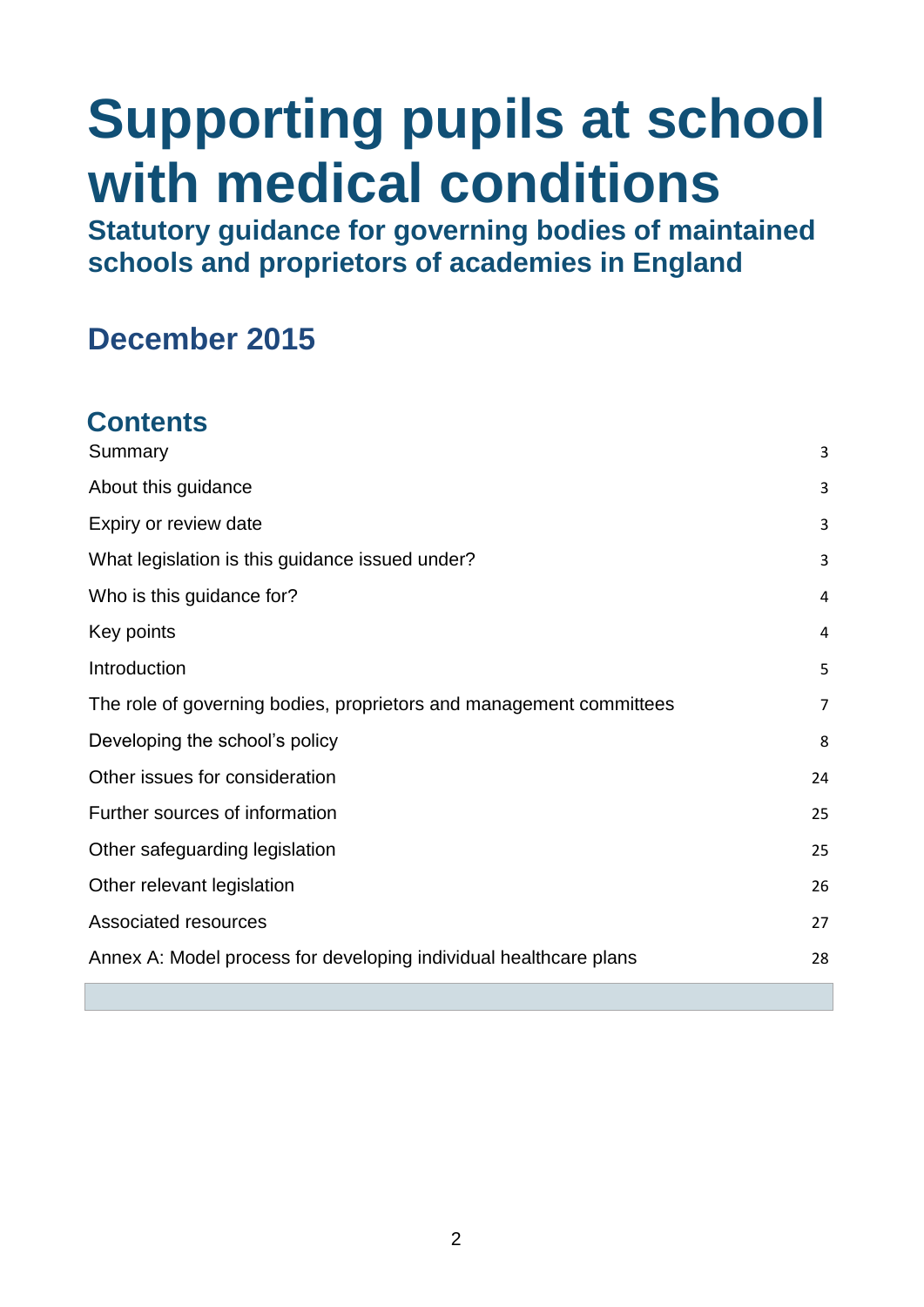### <span id="page-2-0"></span>**Summary**

### <span id="page-2-1"></span>**About this guidance**

This document contains both statutory guidance and non-statutory advice. The nonstatutory advice is presented in text boxes.

The statutory guidance applies to any 'appropriate authority' as defined in section 100 of the Children and Families Act 2014. That means governing bodies in the case of maintained schools, proprietors in the case of academies and management committees in the case of pupil referral units (PRUs).

'Appropriate authorities' must have regard to<sup>1</sup> this guidance when carrying out their statutory duty to make arrangements to support pupils at school with medical conditions. The guidance also applies to activities taking place off-site as part of normal educational activities. In this document, references to schools are taken to include academies and PRUs and references to governing bodies include proprietors in academies and management committees of PRUs. Further advice, where provided, is based on good practice but is non-statutory.

Early years settings should continue to apply the [Statutory Framework for the Early](https://www.gov.uk/government/publications/early-years-foundation-stage-framework--2) [Years](https://www.gov.uk/government/publications/early-years-foundation-stage-framework--2)  [Foundation Stage.](https://www.gov.uk/government/publications/early-years-foundation-stage-framework--2)<sup>2</sup>

This document replaces an earlier version of this guidance published in September 2014. Previous guidance on managing medicines in schools and early years settings was published in March 2005.

### <span id="page-2-2"></span>**Expiry or review date**

1

This guidance will be kept under review and updated as necessary.

### <span id="page-2-3"></span>**What legislation is this guidance issued under?**

Section 100 of the Children and Families Act 2014 places a duty on governing bodies of maintained schools, proprietors of academies and management committees of PRUs to make arrangements for supporting pupils at their school with medical conditions.

<sup>1</sup> This means to take account of the guidance and to carefully consider it. Having done so, there would need to be a good reason to justify not complying with it.

<sup>2</sup> <https://www.gov.uk/government/publications/early-years-foundation-stage-framework--2>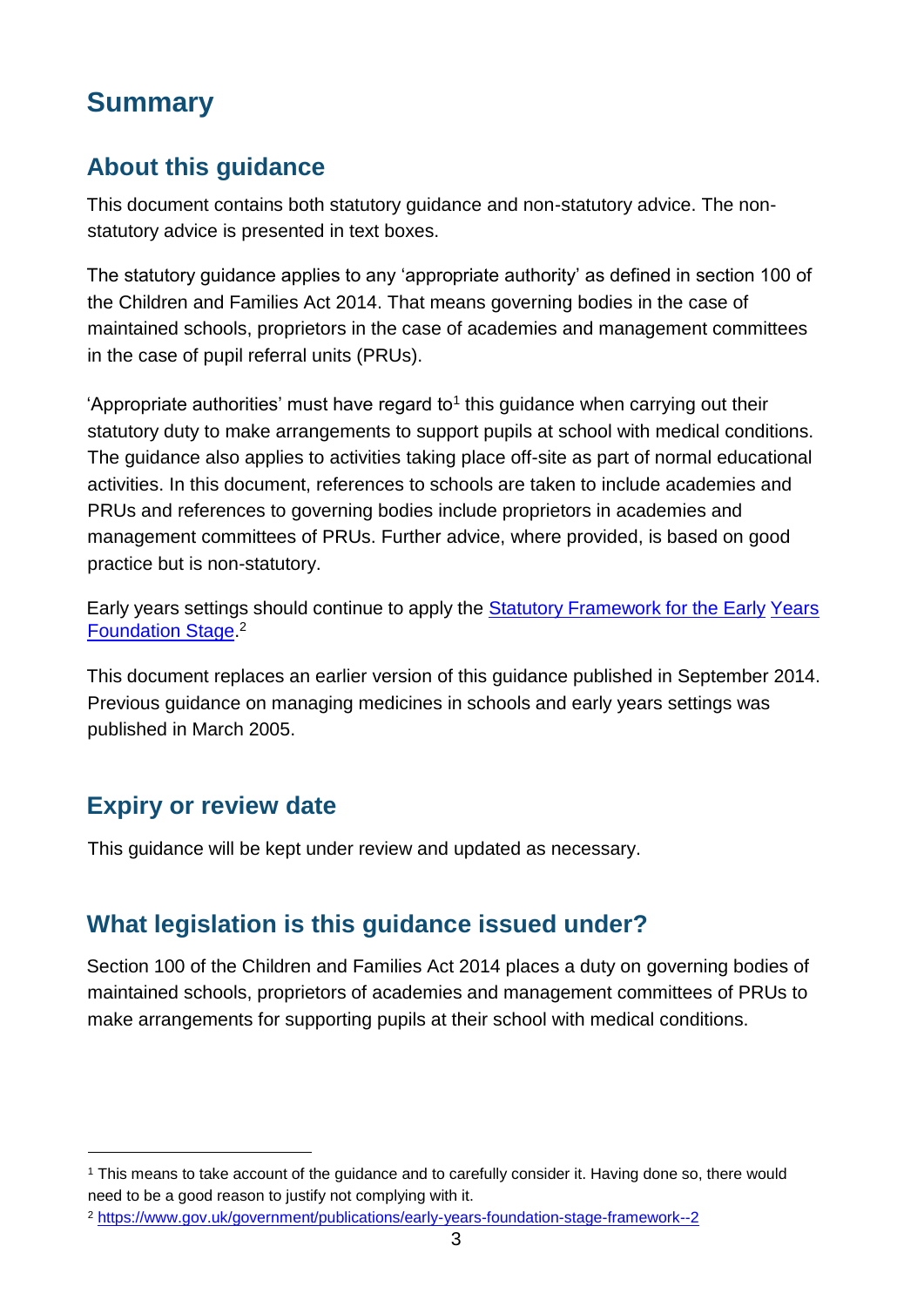In meeting the duty, the governing body, proprietor or management committee must have regard to guidance issued by the Secretary of State under this section. This guidance came into force on 1 September 2014.

### <span id="page-3-0"></span>**Who is this guidance for?**

This statutory guidance applies to:

- governing bodies of maintained schools (excluding maintained nursery schools)
- management committees of PRUs
- proprietors of academies, including alternative provision academies (but not including 16–19 academies)

This guidance is also provided to assist and guide:

- schools, academies (including alternative provision academies) and PRUs
- local authorities
- clinical commissioning groups (CCGs), NHS England
- anyone who has an interest in promoting the wellbeing and academic attainment of children with medical conditions, including alternative provision, e.g. independent schools
- $\cdot$  parents/carers<sup>3</sup> and pupils
- health service providers

### <span id="page-3-1"></span>**Key points**

1

- Pupils at school with medical conditions should be properly supported so that they have full access to education, including school trips and physical education.
- Governing bodies must ensure that arrangements are in place in schools to support pupils at school with medical conditions.
- Governing bodies should ensure that school leaders consult health and social care professionals, pupils and parents to ensure that the needs of children with medical conditions are properly understood and effectively supported.

<sup>&</sup>lt;sup>3</sup> All further references to a parent or parents also includes a carer or carers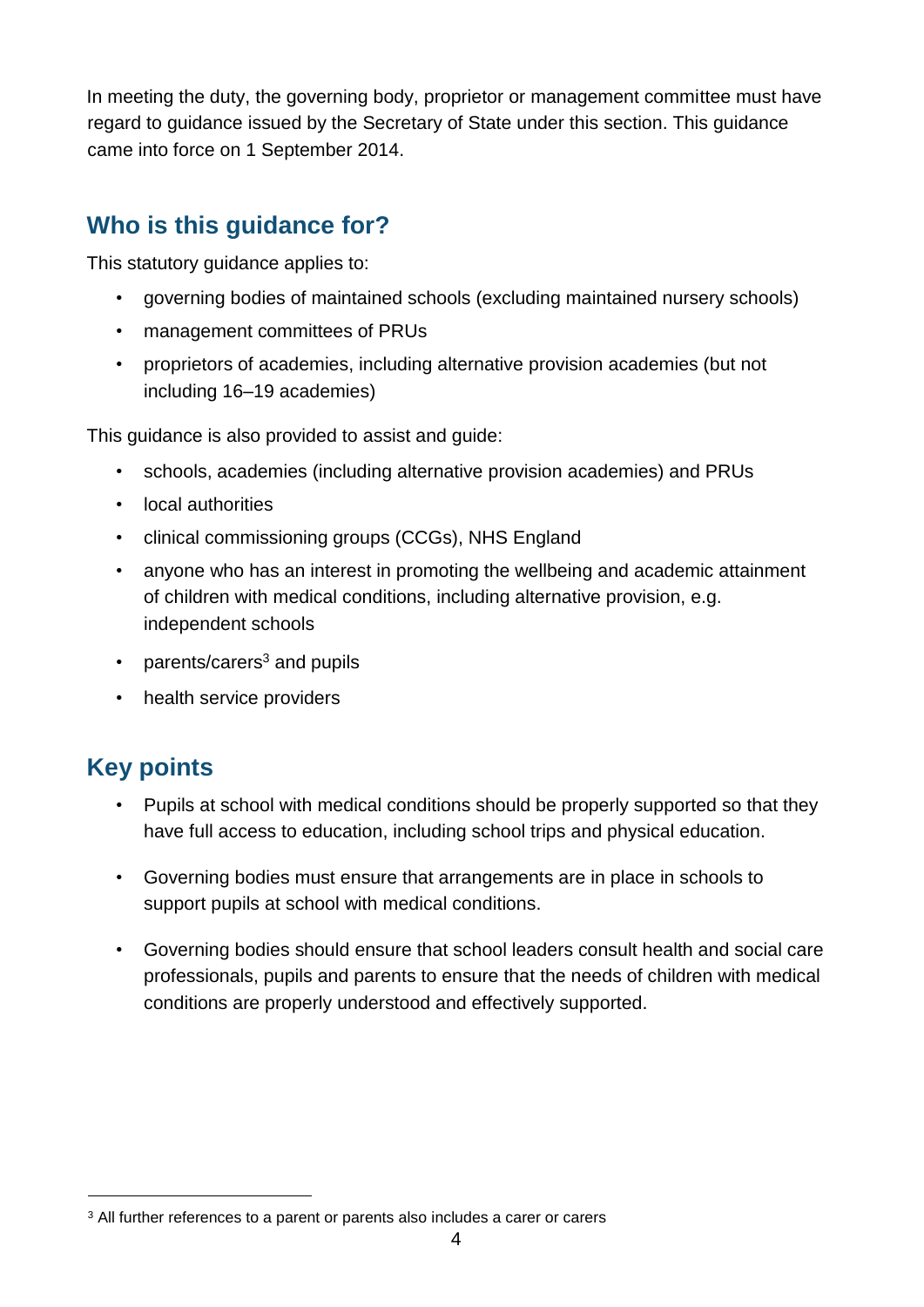### <span id="page-4-0"></span>**Introduction**

1. On 1 September 2014 a new duty came into force for governing bodies to make arrangements to support pupils at school with medical conditions. The statutory guidance in this document is intended to help governing bodies meet their legal responsibilities and sets out the arrangements they will be expected to make, based on good practice. The aim is to ensure that all children with medical conditions, in terms of both physical and mental health, are properly supported in school so that they can play a full and active role in school life, remain healthy and achieve their academic potential.

2. Parents of children with medical conditions are often concerned that their child's health will deteriorate when they attend school. This is because pupils with long-term and complex medical conditions may require ongoing support, medicines or care while at school to help them manage their condition and keep them well. Others may require monitoring and interventions in emergency circumstances. It is also the case that children's health needs may change over time, in ways that cannot always be predicted, sometimes resulting in extended absences. It is therefore important that parents feel confident that schools will provide effective support for their child's medical condition and that pupils feel safe. In making decisions about the support they provide, schools should establish relationships with relevant local health services to help them. It is crucial that schools receive and fully consider advice from healthcare professionals and listen to and value the views of parents and pupils.

3. In addition to the educational impacts, there are social and emotional implications associated with medical conditions. Children may be self-conscious about their condition and some may be bullied or develop emotional disorders such as anxiety or depression around their medical condition. In particular, long-term absences due to health problems affect children's educational attainment, impact on their ability to integrate with their peers and affect their general wellbeing and emotional health. Reintegration back into school should be properly supported so that children with medical conditions fully engage with learning and do not fall behind when they are unable to attend. Short-term and frequent absences, including those for appointments connected with a pupil's medical condition (which can often be lengthy), also need to be effectively managed and appropriate support put in place to limit the impact on the child's educational attainment and emotional and general wellbeing.

Some children with medical conditions may be considered to be disabled under the definition set out in the Equality Act 2010. Where this is the case governing bodies must comply with their duties under that Act. Some may also have special educational needs (SEN) and may have a statement, or Education, Health and Care (EHC) plan which brings together health and social care needs, as well as their special educational provision. For children with SEN, this guidance should be read in conjunction with the [Special educational needs and disability \(SEND\) code of practice](https://www.gov.uk/government/publications/send-code-of-practice-0-to-25)<sup>4</sup> The Special

1

<sup>4</sup> [https://www.gov.uk/government/publications/send-code-of-practice-0-to-](https://www.gov.uk/government/publications/send-code-of-practice-0-to-25)[25](https://www.gov.uk/government/publications/send-code-of-practice-0-to-25)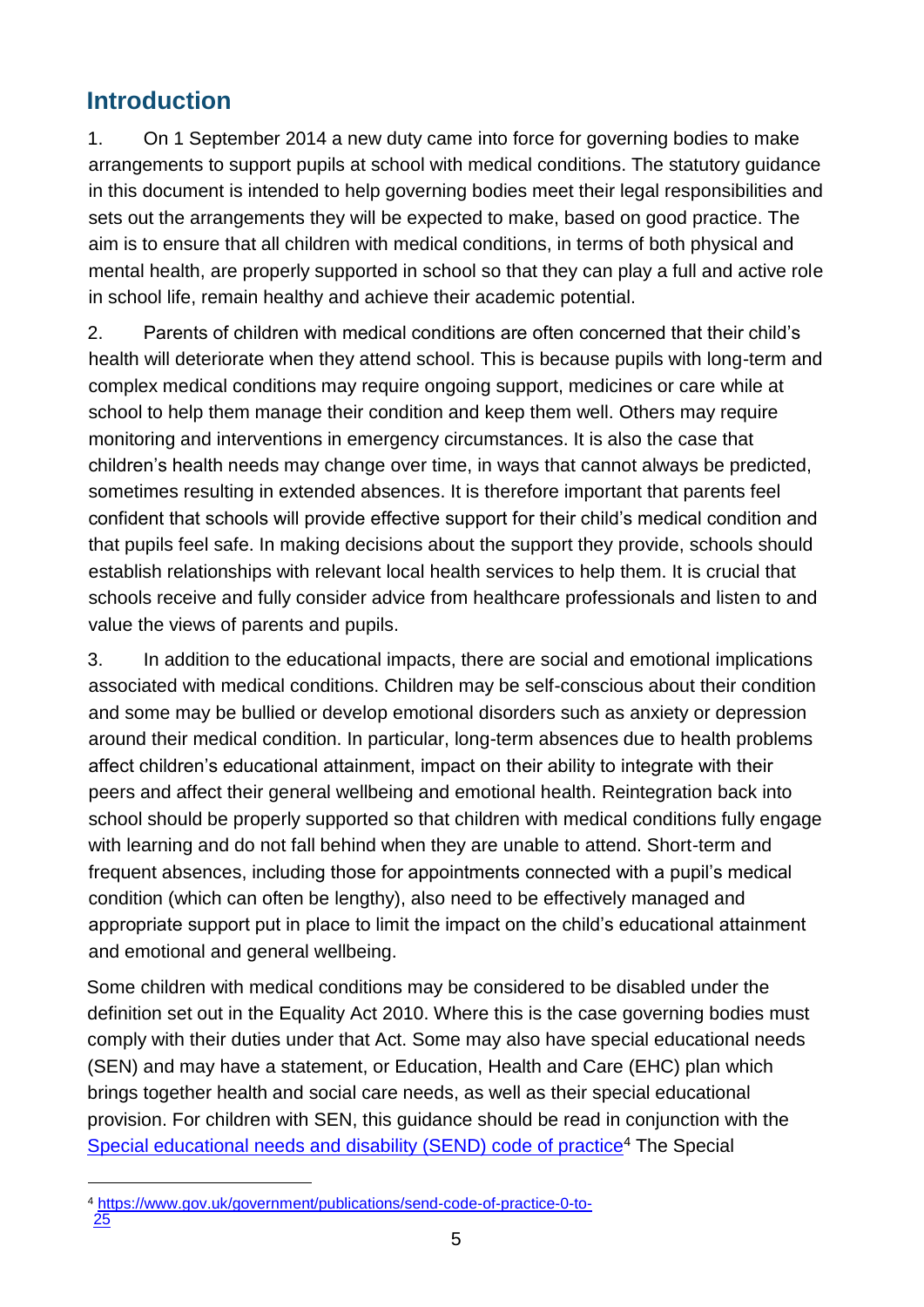educational needs and disability code of practice explains the duties of local authorities, health bodies, schools and colleges to provide for those with special educational needs under part 3 of the Children and Families Act 2014. For pupils who have medical conditions that require EHC plans, compliance with the SEND code of practice will ensure compliance with this guidance with respect to those children.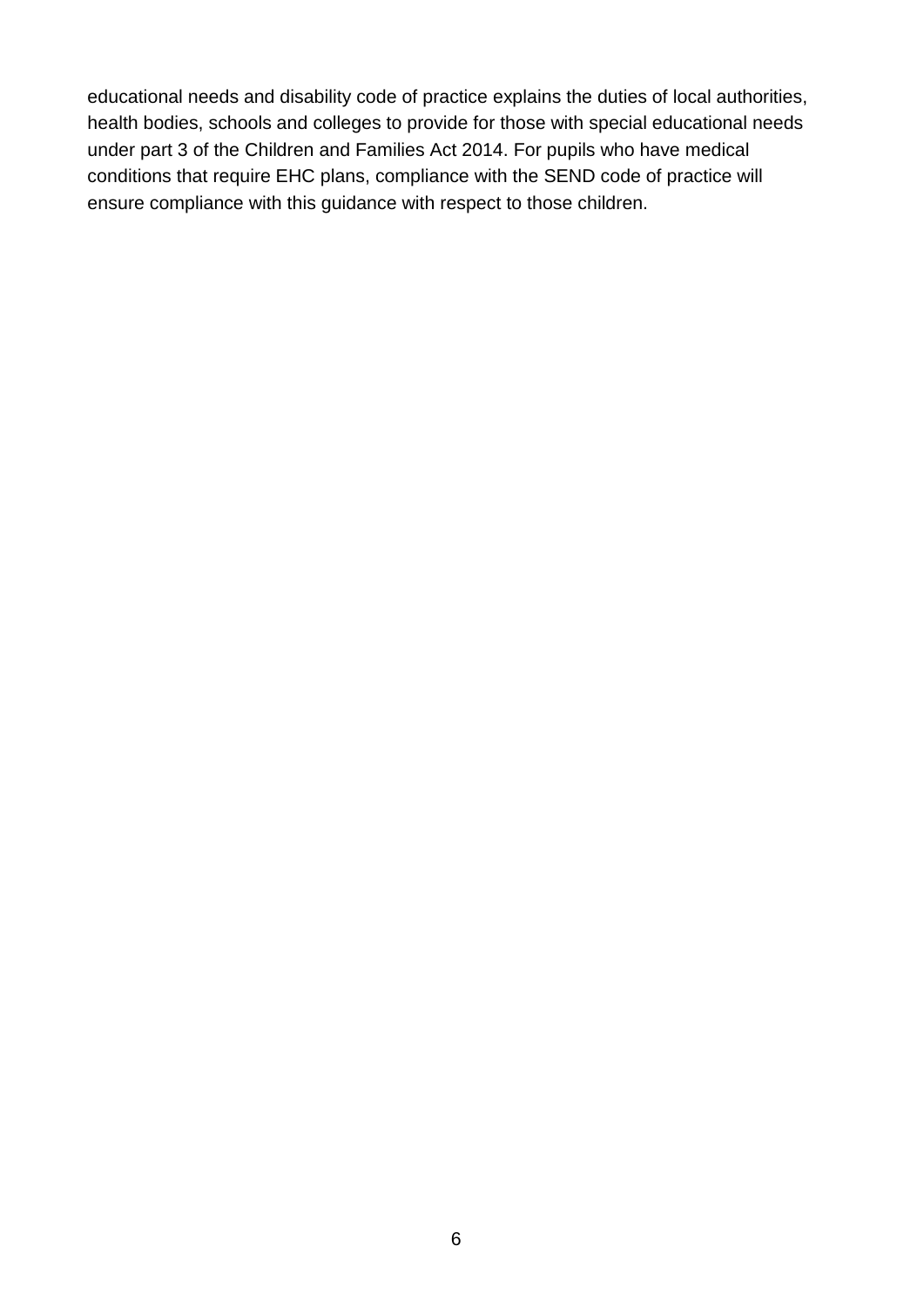### <span id="page-6-0"></span>**The role of governing bodies, proprietors and management committees**

4. In meeting the duty to make arrangements to support pupils with medical conditions, functions can be conferred on a governor, a headteacher, a committee or other member of staff as appropriate. Help and co-operation can also be enlisted from other appropriate persons. We expect that an approach to meeting the duty will be taken in light of the statutory guidance. This will inform the school and others about what needs to be done in terms of implementation. However, the governing body, proprietor or management committee remains legally responsible and accountable for fulfilling its statutory duty.

5. The governing body<sup>5</sup> must ensure that arrangements are in place to support pupils with medical conditions. In doing so it should ensure that such children can access and enjoy the same opportunities at school as any other child.

Further advice:

 $\overline{a}$ 

Schools, local authorities, health professionals, commissioners and other support services should work together to ensure that children with medical conditions receive a full education. In some cases this will require flexibility and involve, for example, programmes of study that rely on part-time attendance at school in combination with alternative provision arranged by the local authority $6$ . Consideration may also be given to how children will be reintegrated back into school after periods of absence.

6. In making their arrangements, governing bodies should take into account that many of the medical conditions that require support at school will affect quality of life and may be life-threatening. Some will be more obvious than others. Governing bodies should therefore ensure that the focus is on the needs of each individual child and how their medical condition impacts on their school life.

7. The governing body should ensure that its arrangements give parents and pupils confidence in the school's ability to provide effective support for medical conditions in school. The arrangements should show an understanding of how medical conditions impact on a child's ability to learn, as well as increase confidence and promote self-care. They should ensure that staff are properly trained to provide the support that pupils need.

<sup>&</sup>lt;sup>5</sup> In this document, references to 'governing body' include proprietors in academies and management committees of PRUs

<sup>6</sup> All children must receive a full-time education, unless this would not be in their best interests because of their health needs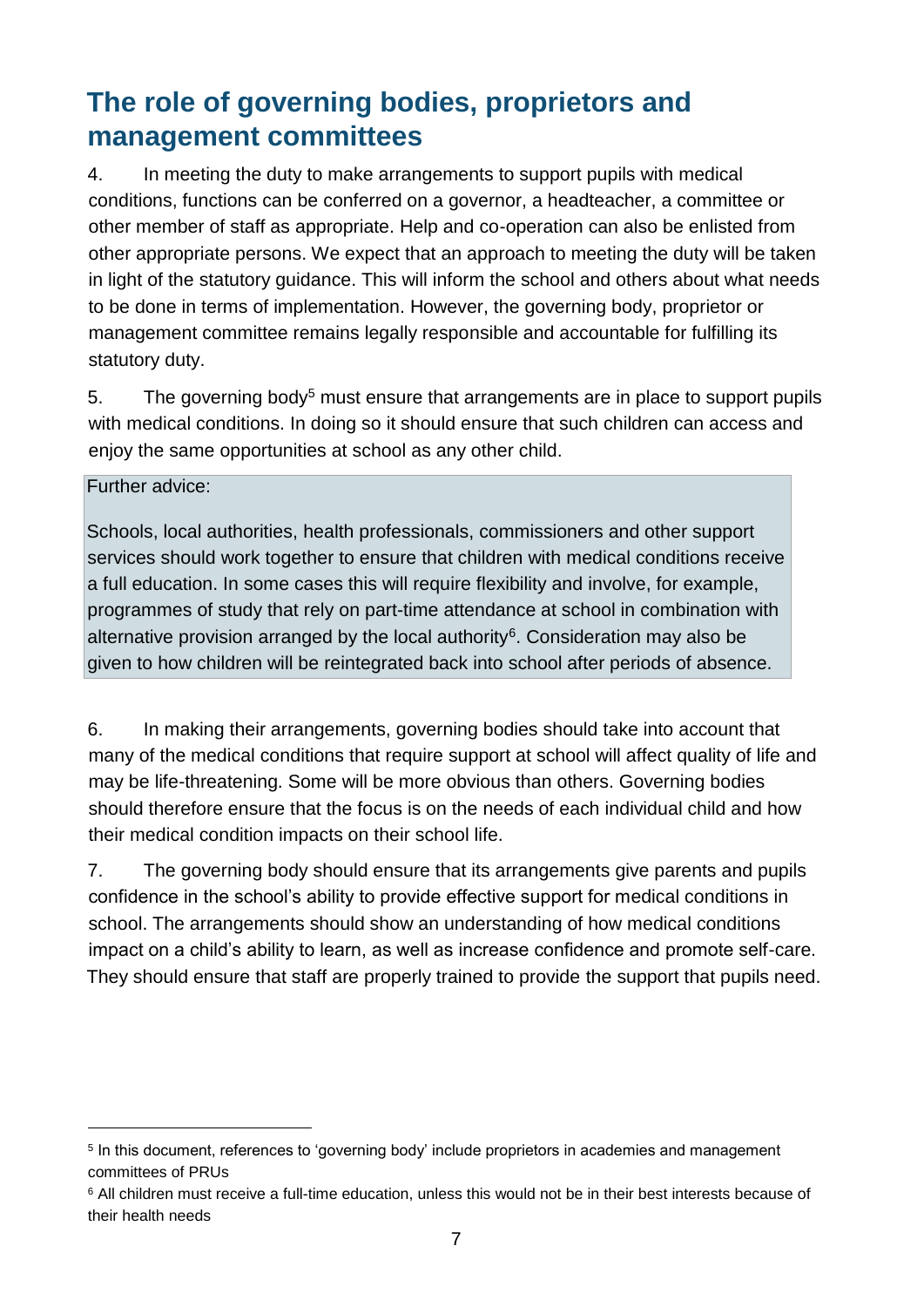Children and young people with medical conditions are entitled to a full education and have the same rights of admission to school as other children. This means that no child with a medical condition can be denied [admission](https://www.gov.uk/government/publications/school-admissions-code--2)<sup>7</sup> or prevented from taking up a place in school because arrangements for their medical condition have not been made. However, in line with their safeguarding duties, governing bodies should ensure that pupils' health is not put at unnecessary risk from, for example, infectious diseases. They therefore do not have to accept a child in school at times where it would be detrimental to the health of that child or others to do so.

8. Governing bodies must ensure that the arrangements they put in place are sufficient to meet their statutory responsibilities and should ensure that policies, plans, procedures and systems are properly and effectively implemented.

### <span id="page-7-0"></span>**Developing the school's policy**

9. Governing bodies should ensure that all schools develop a policy for supporting pupils with medical conditions that is reviewed regularly and is readily accessible to parents and school staff.

#### Further advice:

1

In developing their policy, schools may wish to seek advice from any relevant healthcare professional.

<sup>7</sup> <https://www.gov.uk/government/publications/school-admissions-code--2>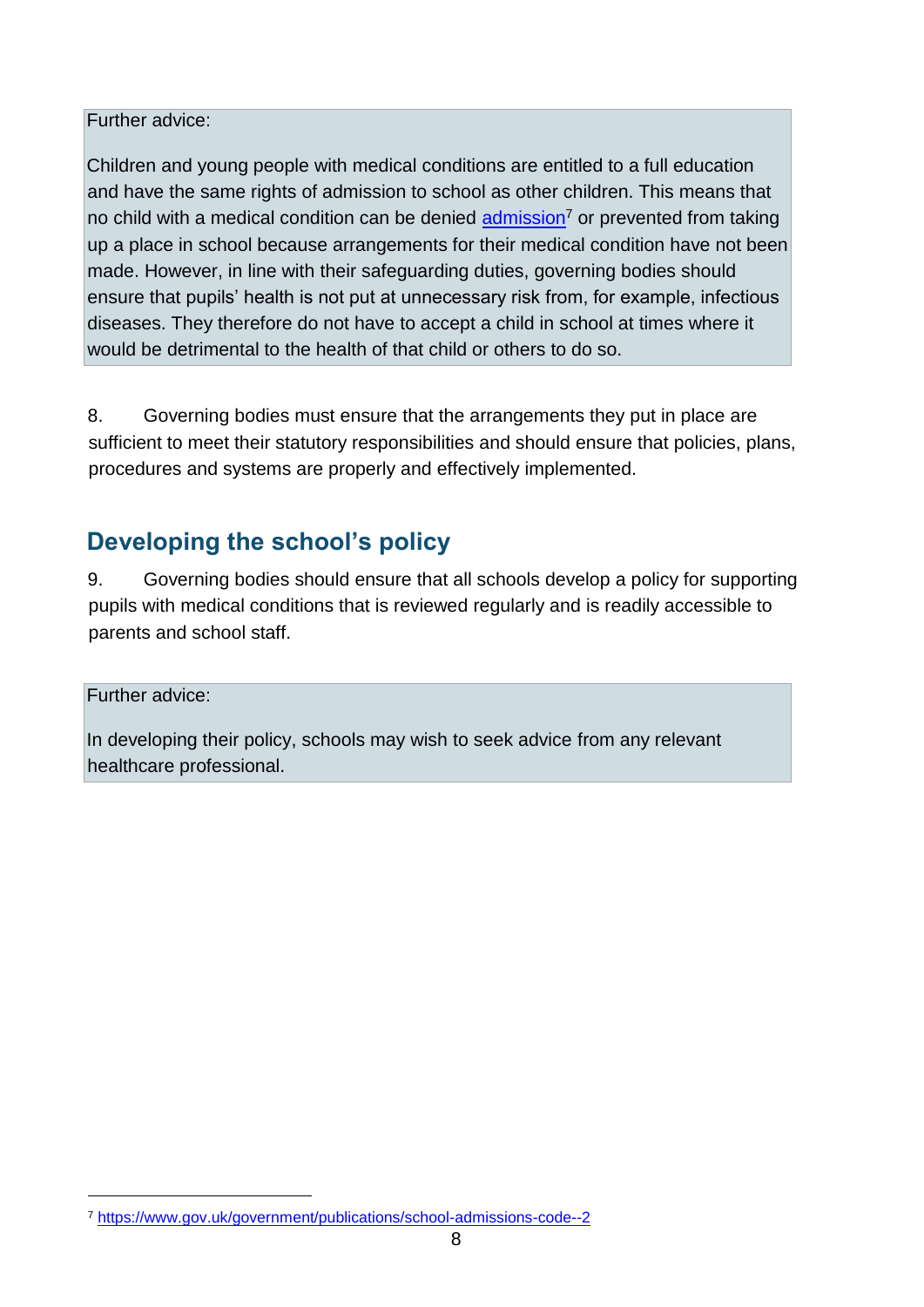#### **Policy implementation**

10. Governing bodies should ensure that the arrangements they set up include details on how the school's policy will be implemented effectively, including a named person who has overall responsibility for policy implementation.

#### Further advice:

In respect of implementation, school policies should include:

- who is responsible for ensuring that sufficient staff are suitably trained;
- a commitment that all relevant staff will be made aware of the child's condition;
- cover arrangements in case of staff absence or staff turnover to ensure someone is always available;
- briefing for supply teachers;
- risk assessments for school visits, holidays, and other school activities outside the normal timetable; and
- monitoring of individual healthcare plans.

#### **Procedure to be followed when notification is received that a pupil has a medical condition**

11. Governing bodies should ensure that the school's policy sets out the procedures to be followed whenever a school is notified that a pupil has a medical condition.

#### Further advice:

Procedures should also be in place to cover any transitional arrangements between schools, the process to be followed upon reintegration or when pupils' needs change, and arrangements for any staff training or support. For children starting at a new school, arrangements should be in place in time for the start of the relevant school term. In other cases, such as a new diagnosis or children moving to a new school mid-term, every effort should be made to ensure that arrangements are put in place within two weeks.

Schools do not have to wait for a formal diagnosis before providing support to pupils. In cases where a pupil's medical condition is unclear, or where there is a difference of opinion, judgements will be needed about what support to provide based on the available evidence. This would normally involve some form of medical evidence and consultation with parents. Where evidence conflicts, some degree of challenge may be necessary to ensure that the right support can be put in place.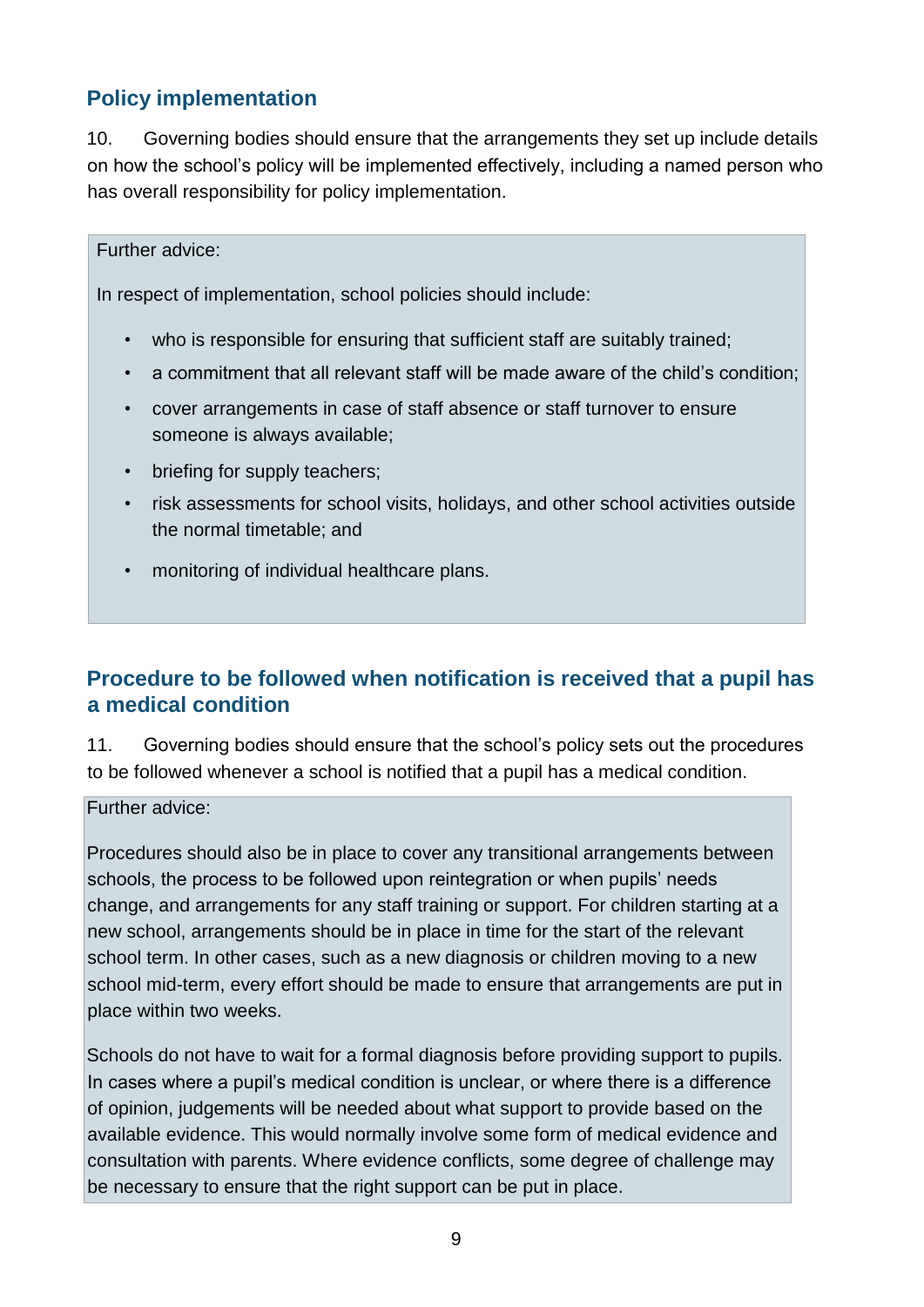#### **Individual healthcare plans**

12. Governing bodies should ensure that the school's policy covers the role of individual healthcare plans, and who is responsible for their development, in supporting pupils at school with medical conditions.

13. The governing body should ensure that plans are reviewed at least annually, or earlier if evidence is presented that the child's needs have changed. They should be developed with the child's best interests in mind and ensure that the school assesses and manages risks to the child's education, health and social wellbeing, and minimises disruption.

#### Further advice:

Individual healthcare plans can help to ensure that schools effectively support pupils with medical conditions. They provide clarity about what needs to be done, when and by whom. They will often be essential, such as in cases where conditions fluctuate or where there is a high risk that emergency intervention will be needed, and are likely to be helpful in the majority of other cases, especially where medical conditions are long-term and complex. However, not all children will require one. The school, healthcare professional and parent should agree, based on evidence, when a healthcare plan would be inappropriate or disproportionate. If consensus cannot be reached, the headteacher is best placed to take a final view. A flow chart for identifying and agreeing the support a child needs and developing an individual healthcare plan is provided at annex A.

The format of individual healthcare plans may vary to enable schools to choose whichever is the most effective for the specific needs of each pupil. They should be easily accessible to all who need to refer to them, while preserving confidentiality. Plans should not be a burden on a school, but should capture the key information and actions that are required to support the child effectively. The level of detail within plans will depend on the complexity of the child's condition and the degree of support needed. This is important because different children with the same health condition may require very different support. Where a child has SEN but does not have a statement or EHC plan, their special educational needs should be mentioned in their individual healthcare plan.

Individual healthcare plans (and their review) may be initiated, in consultation with the parent, by a member of school staff or a healthcare professional involved in providing care to the child. Plans should be drawn up in partnership between the school, parents, and a relevant healthcare professional, e.g. school nurse, specialist or children's community nurse or paediatrician, who can best advise on the particular needs of the child. Pupils should also be involved whenever appropriate. The aim should be to capture the steps which a school should take to help the child manage their condition and overcome any potential barriers to getting the most from their education and how they might work with other statutory services. Partners should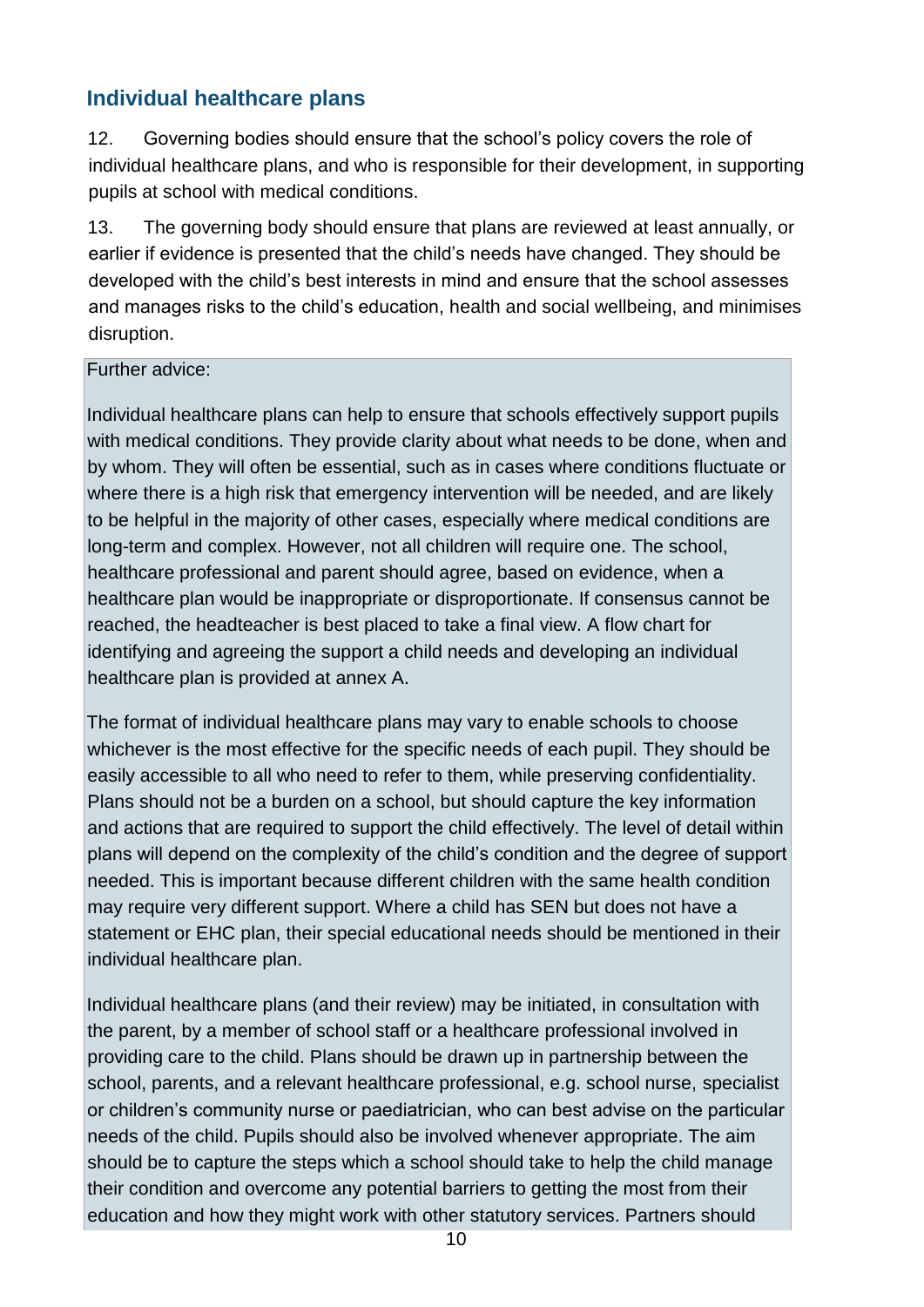agree who will take the lead in writing the plan, but responsibility for ensuring it is finalised and implemented rests with the school.

Where the child has a special educational need identified in a statement or EHC plan, the individual healthcare plan should be linked to or become part of that statement or EHC plan.

Where a child is returning to school following a period of hospital education or alternative provision (including home tuition), schools should work with the local authority and education provider to ensure that the individual healthcare plan identifies the support the child will need to reintegrate effectively.

14. When deciding what information should be recorded on individual healthcare plans, the governing body should consider the following:

- the medical condition, its triggers, signs, symptoms and treatments;
- the pupil's resulting needs, including medication (dose, side effects and storage) and other treatments, time, facilities, equipment, testing, access to food and drink where this is used to manage their condition, dietary requirements and environmental issues, e.g. crowded corridors, travel time between lessons;
- specific support for the pupil's educational, social and emotional needs for example, how absences will be managed, requirements for extra time to complete exams, use of rest periods or additional support in catching up with lessons, counselling sessions;
- the level of support needed (some children will be able to take responsibility for their own health needs) including in emergencies. If a child is self-managing their medication, this should be clearly stated with appropriate arrangements for monitoring;
- who will provide this support, their training needs, expectations of their role and confirmation of proficiency to provide support for the child's medical condition from a healthcare professional; and cover arrangements for when they are unavailable;
- who in the school needs to be aware of the child's condition and the support required;
- arrangements for written permission from parents and the headteacher for medication to be administered by a member of staff, or self-administered by the pupil during school hours;
- separate arrangements or procedures required for school trips or other school activities outside of the normal school timetable that will ensure the child can participate, e.g. risk assessments;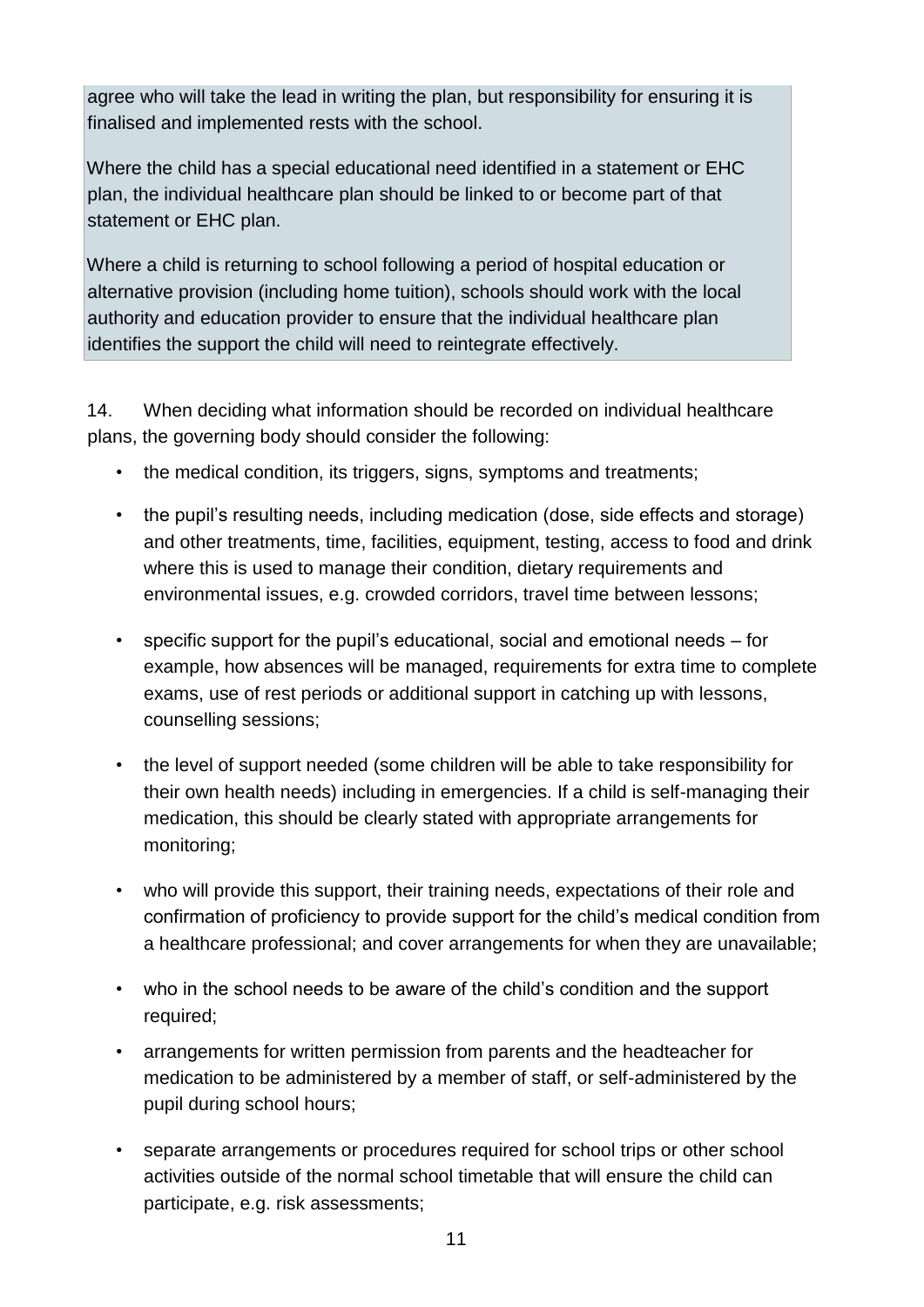- where confidentiality issues are raised by the parent/child, the designated individuals to be entrusted with information about the child's condition; and
- what to do in an emergency, including whom to contact, and contingency arrangements. Some children may have an emergency healthcare plan prepared by their lead clinician that could be used to inform development of their individual healthcare plan.

#### **Roles and responsibilities**

15. The governing body should ensure that the school's policy clearly identifies the roles and responsibilities of all those involved in the arrangements they make to support pupils at school with medical conditions.

Further advice:

Supporting a child with a medical condition during school hours is not the sole responsibility of one person. A school's ability to provide effective support will depend to an appreciable extent on working co-operatively with other agencies. Partnership working between school staff, healthcare professionals (and, where appropriate, social care professionals), local authorities, and parents and pupils will be critical. An essential requirement for any policy therefore will be to identify collaborative working arrangements between all those involved, showing how they will work in partnership to ensure that the needs of pupils with medical conditions are met effectively.

Some of the most important roles and responsibilities are listed below, but schools may additionally want to cover a wider range of people in their policy.

16. Governing bodies must make arrangements to support pupils with medical conditions in school, including making sure that a policy for supporting pupils with medical conditions in school is developed and implemented. They should ensure that sufficient staff have received suitable training and are competent before they take on responsibility to support children with medical conditions.

Further advice on the role of governing bodies:

Governing bodies should ensure that pupils with medical conditions are supported to enable the fullest participation possible in all aspects of school life. They should also ensure that any members of school staff who provide support to pupils with medical conditions are able to access information and other teaching support materials as needed.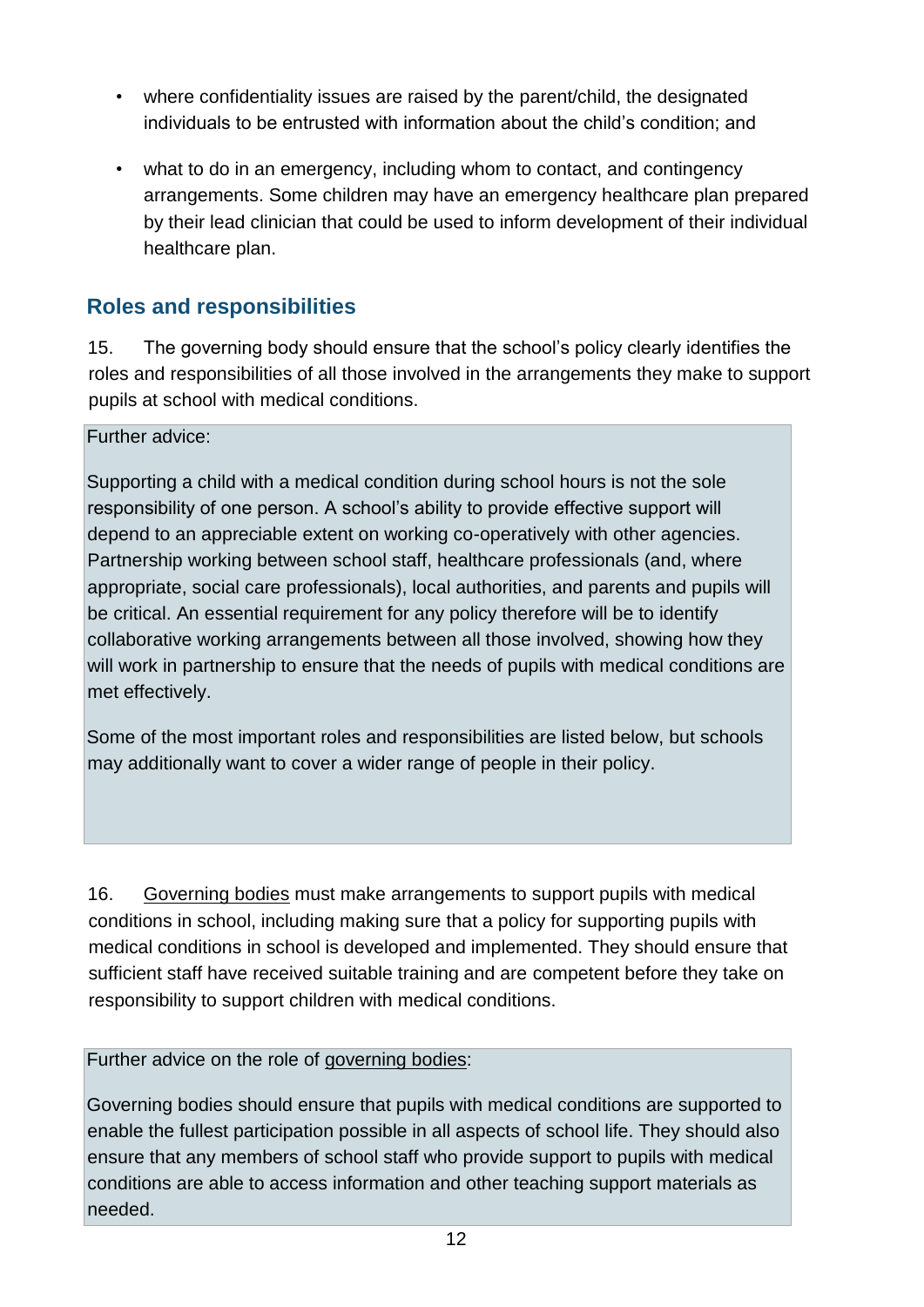#### Advice on the role of **headteachers**:

Headteachers should ensure that their school's policy is developed and effectively implemented with partners. This includes ensuring that all staff are aware of the policy for supporting pupils with medical conditions and understand their role in its implementation. Headteachers should ensure that all staff who need to know are aware of the child's condition. They should also ensure that sufficient trained numbers of staff are available to implement the policy and deliver against all individual healthcare plans, including in contingency and emergency situations. This may involve recruiting a member of staff for this purpose. Headteachers have overall responsibility for the development of individual healthcare plans. They should also make sure that school staff are appropriately insured and are aware that they are insured to support pupils in this way. They should contact the school nursing service in the case of any child who has a medical condition that may require support at school, but who has not yet been brought to the attention of the school nurse.

#### Advice on the role of **parents**:

Parents should provide the school with sufficient and up-to-date information about their child's medical needs. They may in some cases be the first to notify the school that their child has a medical condition. Parents are key partners and should be involved in the development and review of their child's individual healthcare plan, and may be involved in its drafting. They should carry out any action they have agreed to as part of its implementation, e.g. provide medicines and equipment and ensure they or another nominated adult are contactable at all times.

#### Advice on the role of **pupils**:

Pupils with medical conditions will often be best placed to provide information about how their condition affects them. They should be fully involved in discussions about their medical support needs and contribute as much as possible to the development of, and comply with, their individual healthcare plan. Other pupils will often be sensitive to the needs of those with medical conditions.

#### Advice on the role of **school staff**:

Any member of school staff may be asked to provide support to pupils with medical conditions, including the administering of medicines, although they cannot be required to do so. Although administering medicines is not part of teachers'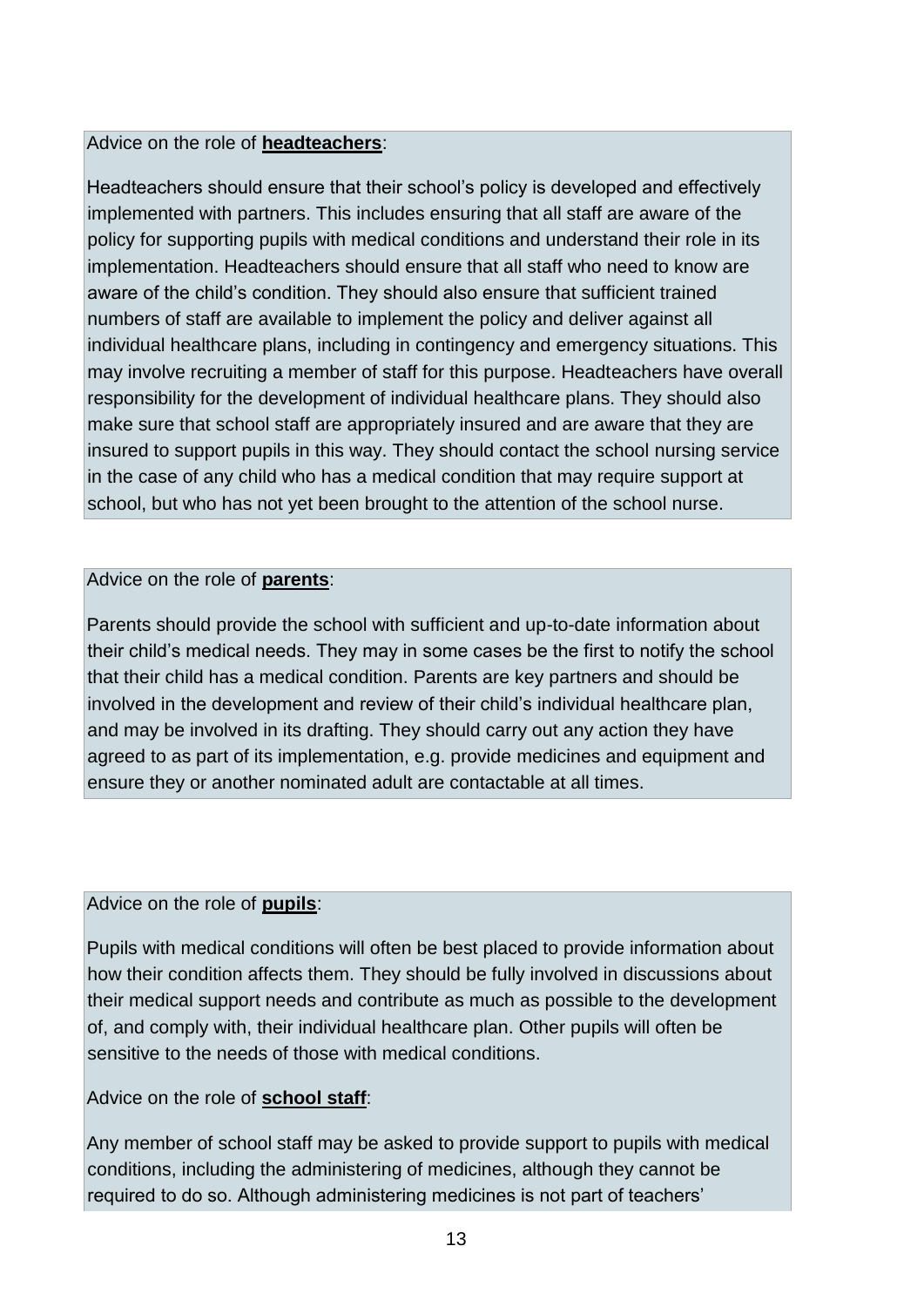professional duties, they should take into account the needs of pupils with medical conditions that they teach. School staff should receive sufficient and suitable training and achieve the necessary level of competency before they take on responsibility to support children with medical conditions. Any member of school staff should know what to do and respond accordingly when they become aware that a pupil with a medical condition needs help.

#### Advice on the role of **school nurses**:

Every school has access to school nursing services. They are responsible for notifying the school when a child has been identified as having a medical condition which will require support in school. Wherever possible, they should do this before the child starts at the school. They would not usually have an extensive role in ensuring that schools are taking appropriate steps to support children with medical conditions, but may support staff on implementing a child's individual healthcare plan and provide advice and liaison, for example on training. School nurses can liaise with lead clinicians locally on appropriate support for the child and associated staff training needs; for example, there are good models of local specialist nursing teams offering training to local school staff, hosted by a local school. Community nursing teams will also be a valuable potential resource for a school seeking advice and support in relation to children with a medical condition. See also paragraphs 18 to 20 below about training for school staff.

#### Advice on the role of **other healthcare professionals**:

Other healthcare professionals, including GPs and paediatricians, should notify the school nurse when a child has been identified as having a medical condition that will require support at school. They may provide advice on developing individual healthcare plans. Specialist local health teams may be able to provide support in schools for children with particular conditions (e.g. asthma, diabetes, epilepsy).

#### Advice on the role of **local authorities**:

Local authorities are commissioners of school nurses for maintained schools and academies. Under Section 10 of the Children Act 2004, they have a duty to promote co-operation between relevant partners – such as governing bodies of maintained schools, proprietors of academies, clinical commissioning groups and NHS England – with a view to improving the wellbeing of children with regard to their physical and mental health, and their education, training and recreation. Local authorities and clinical commissioning groups (CCGs) **must** make joint commissioning arrangements for education, health and care provision for children and young people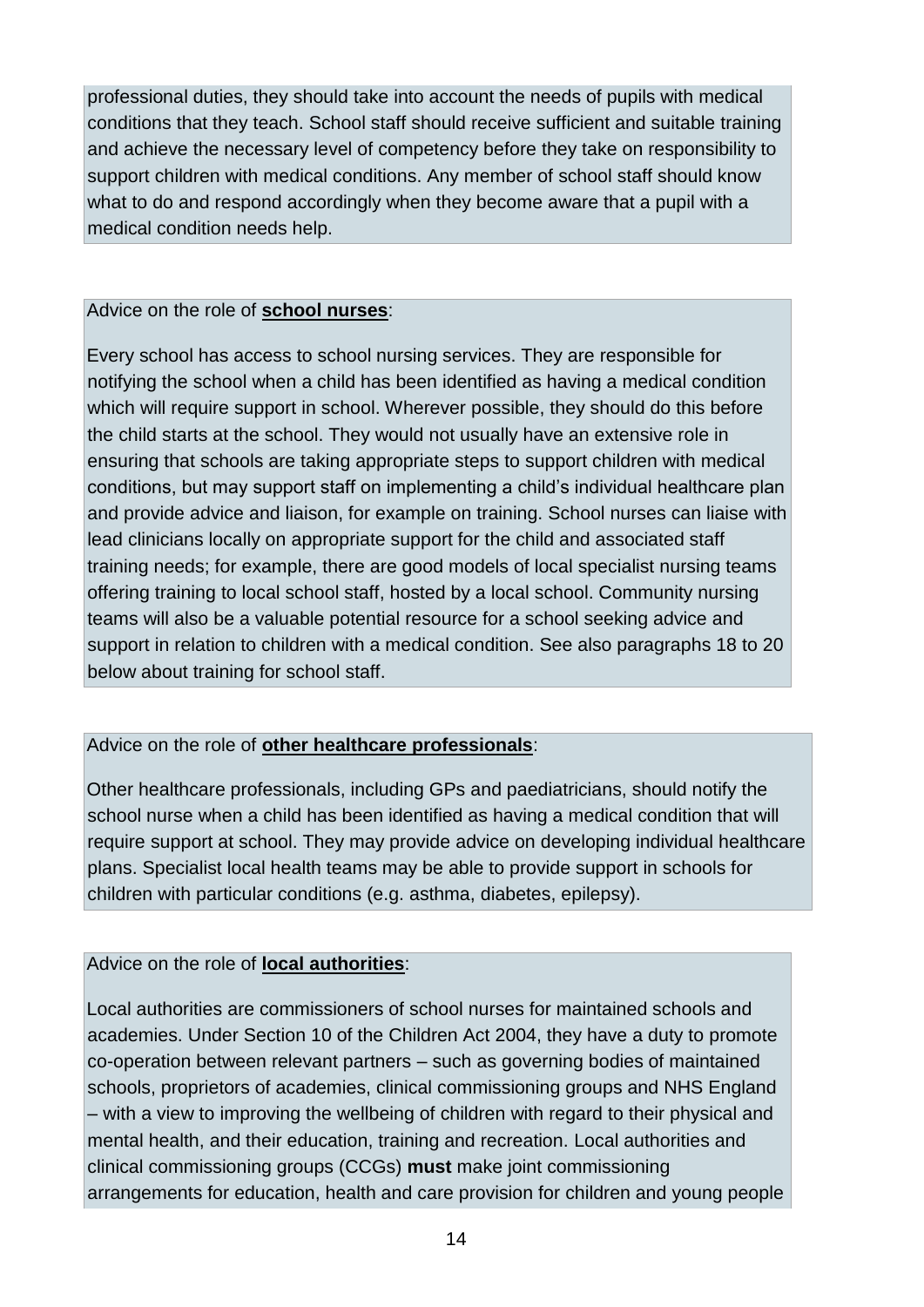with SEN or disabilities (Section 26 of the Children and Families Act 2014). Local authorities should provide support, advice and guidance, including suitable training for school staff, to ensure that the support specified within individual healthcare plans can be delivered effectively. Local authorities should work with schools to support pupils with medical conditions to attend full-time. Where pupils would not receive a suitable education in a mainstream school because of their health needs, the local authority has a duty to make other arrangements. Statutory guidance for local  $a$ uthorities<sup>8</sup> sets out that they should be ready to make arrangements under this duty when it is clear that a child will be away from school for 15 days or more because of [health needs](https://www.gov.uk/government/publications/education-for-children-with-health-needs-who-cannot-attend-school)<sup>9</sup> (whether consecutive or cumulative across the school year).

#### Advice on the role of **clinical commissioning groups (CCGs)**:

Clinical commissioning groups commission other healthcare professionals such as specialist nurses. They should ensure that commissioning is responsive to children's needs, and that health services are able to co-operate with schools supporting children with medical conditions. They have a reciprocal duty to co-operate under Section 10 of the Children Act 2004 and **must** make joint commissioning arrangements for education, health and care provision for children and young people with SEN or disabilities (as described above for local authorities). Clinical commissioning groups should be responsive to local authorities and schools seeking to strengthen links between health services and schools, and consider how to encourage health services in providing support and advice (and can help with any potential issues or obstacles in relation to this). The local Health and Wellbeing Board will also provide a forum for local authorities and CCGs to consider with other partners, including locally elected representatives, how to strengthen links between education, health and care settings. Since 2013 Local Authorities have been responsible for commissioning public health services for school-aged children including school nursing. CCGs should be aware that this does not include clinical support for children in schools who have long-term conditions and disabilities, which remains a CCG commissioning responsibility. Children in special schools in particular may need care which falls outside the remit of local authority commissioned school nurses, such as gastrostomy and tracheostomy care, or postural support. CCGs should ensure their commissioning arrangements are adequate to provide the ongoing support essential to the safety of these vulnerable children whilst in school.

1

<sup>&</sup>lt;sup>8</sup> Local authorities must have regard to statutory guidance on the education of children unable to attend school because of health needs.

<sup>9</sup> [https://www.gov.uk/government/publications/education-for-children-with-health-needs-who-cannot](https://www.gov.uk/government/publications/education-for-children-with-health-needs-who-cannot-attend)[attend](https://www.gov.uk/government/publications/education-for-children-with-health-needs-who-cannot-attend)[school](https://www.gov.uk/government/publications/education-for-children-with-health-needs-who-cannot-attend-school)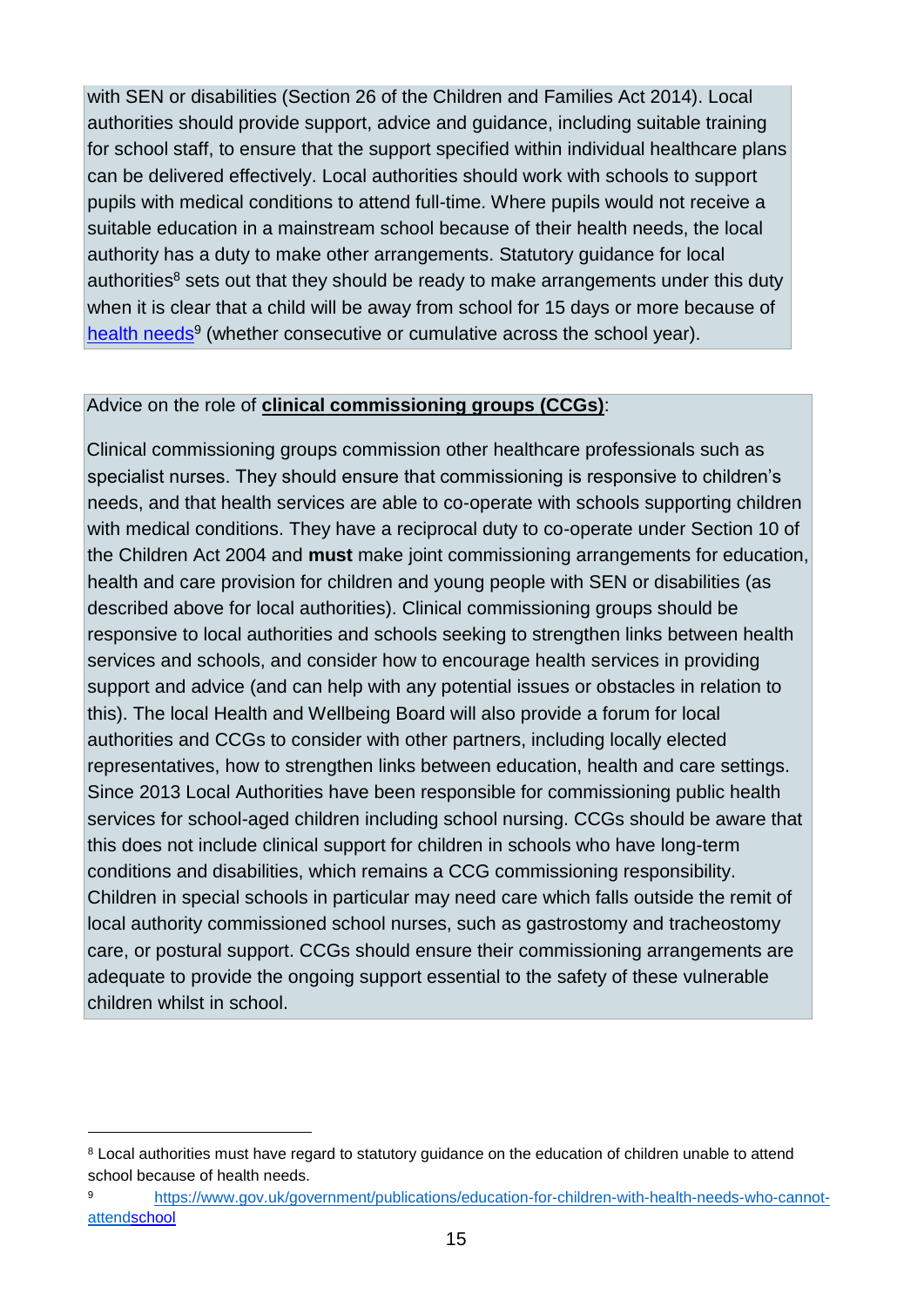#### Advice on **providers of health services**:

Providers of health services should co-operate with schools that are supporting children with a medical condition, including appropriate communication, liaison with school nurses and other healthcare professionals such as specialist and children's community nurses, as well as participating in locally developed outreach and training. Health services can provide valuable support, information, advice and guidance to schools, and their staff, to support children with medical conditions at school.

#### Advice on the role of **Ofsted**:

Ofsted's new common inspection framework came into effect on 1 September 2015, aimed at promoting greater consistency across inspection remits. Inspectors must consider how well a school meets the needs of the full range of pupils, including those with medical conditions. Key judgements will be informed by the progress and achievement of these children alongside those of pupils with special educational needs and disabilities, and also by pupils' spiritual, moral, social and cultural development.

#### **Staff training and support**

17. Governing bodies should ensure that the school's policy sets out clearly how staff will be supported in carrying out their role to support pupils with medical conditions, and how this will be reviewed. This should specify how training needs are assessed, and how and by whom training will be commissioned and provided.

18. The school's policy should be clear that any member of school staff providing support to a pupil with medical needs should have received suitable training.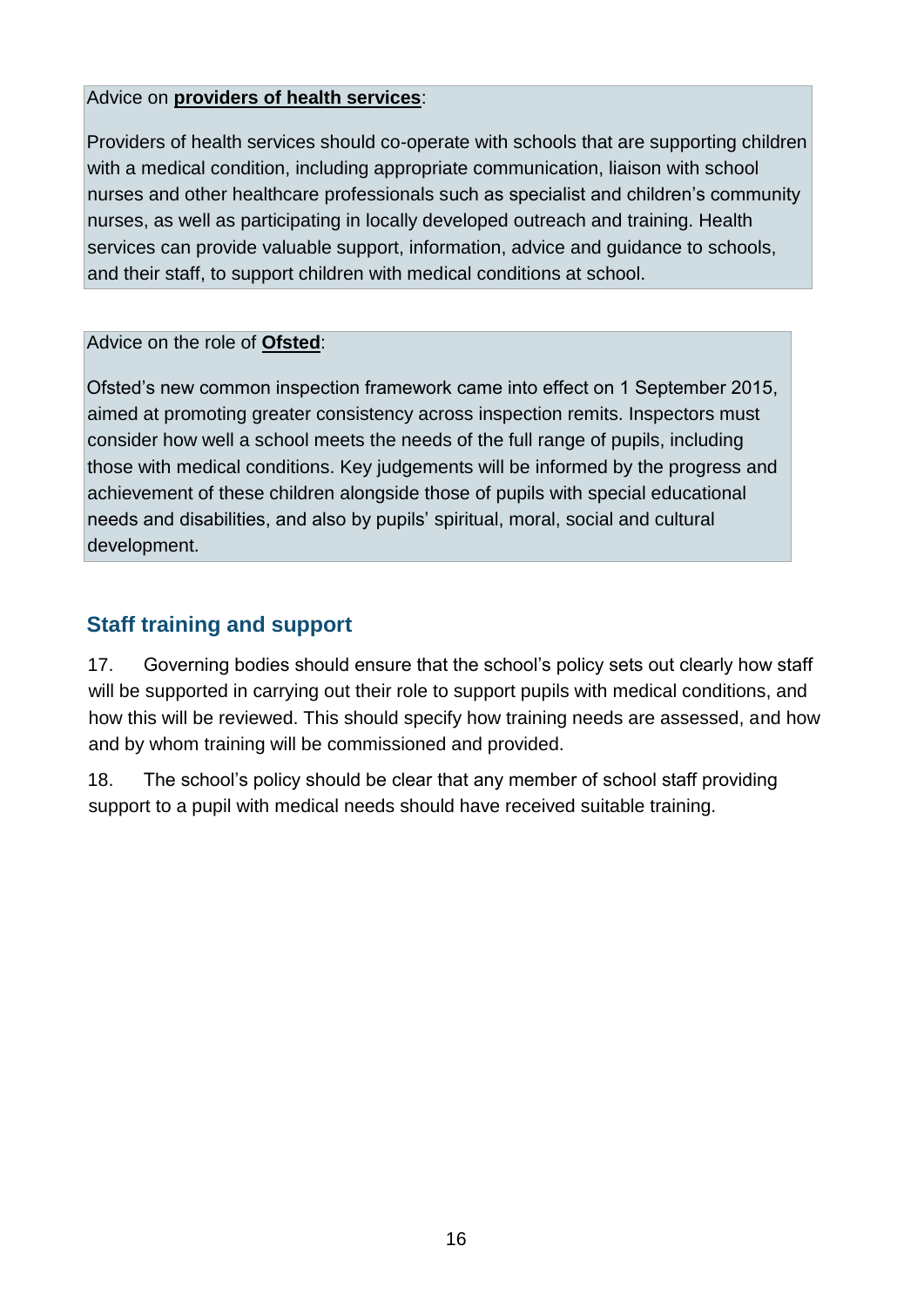Suitable training should have been identified during the development or review of individual healthcare plans. Some staff may already have some knowledge of the specific support needed by a child with a medical condition and so extensive training may not be required. Staff who provide support to pupils with medical conditions should be included in meetings where this is discussed.

The relevant healthcare professional should normally lead on identifying and agreeing with the school the type and level of training required, and how this can be obtained. Schools may choose to arrange training themselves and should ensure this remains up-to-date.

Training should be sufficient to ensure that staff are competent and have confidence in their ability to support pupils with medical conditions, and to fulfil the requirements as set out in individual healthcare plans. They will need an understanding of the specific medical conditions they are being asked to deal with, their implications and preventative measures.

A first-aid certificate does not constitute appropriate training in supporting children with medical conditions.

Healthcare professionals, including the school nurse, can provide confirmation of the proficiency of staff in a medical procedure, or in providing medication.

The school's policy should additionally set out arrangements for whole-school awareness training so that all staff are aware of the school's policy for supporting pupils with medical conditions and their role in implementing that policy. Induction arrangements for new staff should be included. The relevant healthcare professional should be able to advise on training that will help ensure that all medical conditions affecting pupils in the school are understood fully. This includes preventative and emergency measures so that staff can recognise and act quickly when a problem occurs.

The family of a child will often be key in providing relevant information to school staff about how their child's needs can be met, and parents should be asked for their views. They should provide specific advice, but should not be the sole trainer.

Governing bodies should consider providing details of continuing professional development opportunities.

19. Staff must not give prescription medicines or undertake healthcare procedures without appropriate training (updated to reflect requirements within individual healthcare plans).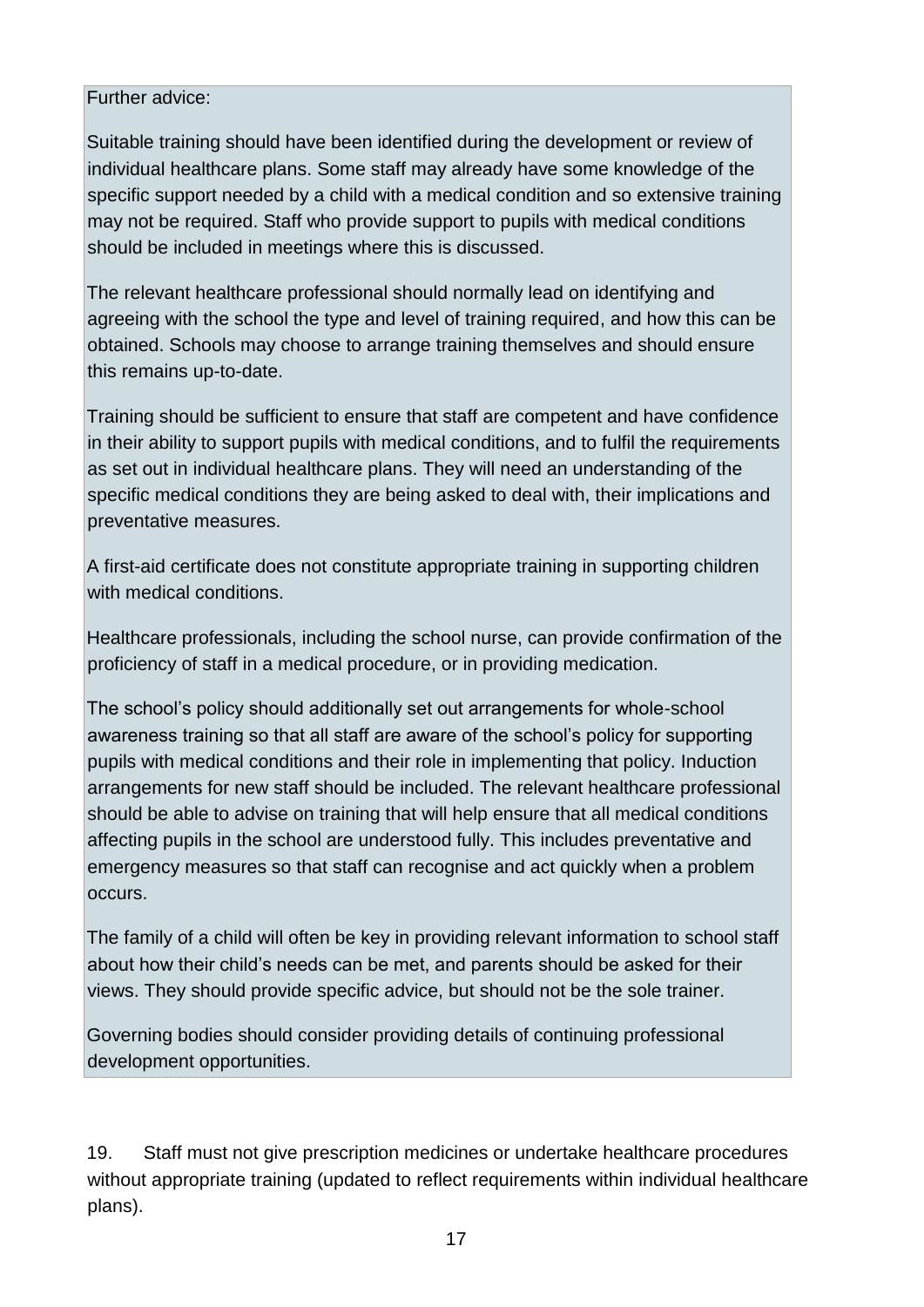In some cases, written instructions from the parent or on the medication container dispensed by the pharmacist may be considered sufficient, but ultimately this is for the school to decide, having taken into consideration the training requirements as specified in pupils' individual health care plans.

#### **The child's role in managing their own medical needs**

20. Governing bodies should ensure that the school's policy covers arrangements for children who are competent to manage their own health needs and medicines.

Further advice:

After discussion with parents, children who are competent should be encouraged to take responsibility for managing their own medicines and procedures. This should be reflected within individual healthcare plans.

Wherever possible, children should be allowed to carry their own medicines and relevant devices or should be able to access their medicines for self-medication quickly and easily. Children who can take their medicines themselves or manage procedures may require an appropriate level of supervision. If it is not appropriate for a child to self-manage, relevant staff should help to administer medicines and manage procedures for them.

If a child refuses to take medicine or carry out a necessary procedure, staff should not force them to do so, but follow the procedure agreed in the individual healthcare plan. Parents should be informed so that alternative options can be considered.

#### **Managing medicines on school premises**

21. The governing body should ensure that the school's policy is clear about the procedures to be followed for managing medicines.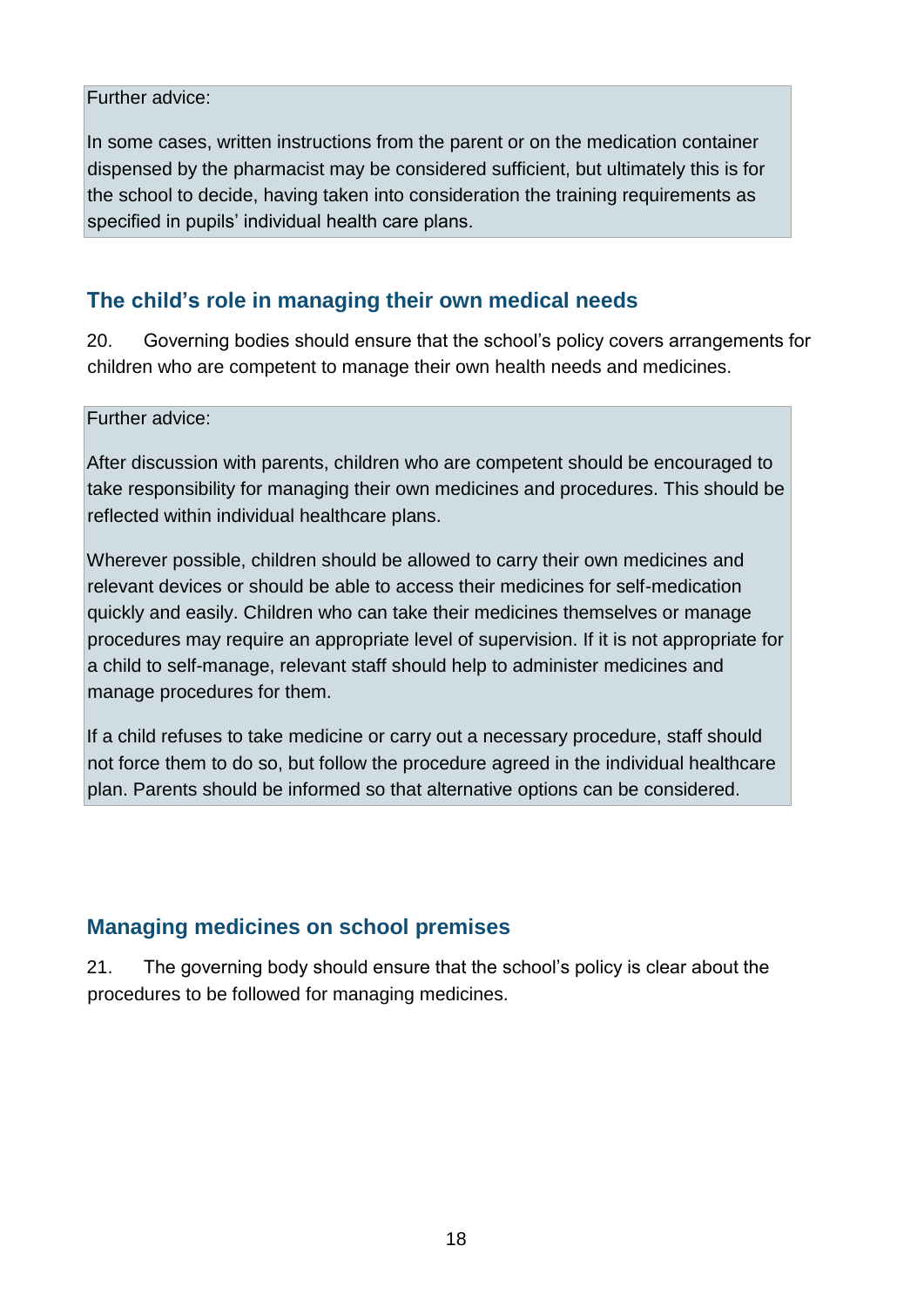Although schools may already have such procedures in place, they should reflect the following details:

- medicines should only be administered at school when it would be detrimental to a child's health or school attendance not to do so
- no child under 16 should be given prescription or non-prescription medicines without their parent's written consent – except in exceptional circumstances where the medicine has been prescribed to the child without the knowledge of the parents. In such cases, every effort should be made to encourage the child or young person to involve their parents while respecting their right to confidentiality. Schools should set out the circumstances in which nonprescription medicines may be administered
- a child under 16 should never be given medicine containing aspirin unless prescribed by a doctor. Medication, e.g. for pain relief, should never be administered without first checking maximum dosages and when the previous dose was taken. Parents should be informed
- where clinically possible, medicines should be prescribed in dose frequencies which enable them to be taken outside school hours
- schools should only accept prescribed medicines if these are in-date, labelled, provided in the original container as dispensed by a pharmacist and include instructions for administration, dosage and storage. The exception to this is insulin, which must still be in date, but will generally be available to schools inside an insulin pen or a pump, rather than in its original container
- all medicines should be stored safely. Children should know where their medicines are at all times and be able to access them immediately. Where relevant, they should know who holds the key to the storage facility. Medicines and devices such as asthma inhalers, blood glucose testing meters and adrenaline pens should be always readily available to children and not locked away. This is particularly important to consider when outside of school premises, e.g. on school trips
	- when no longer required, medicines should be returned to the parent to arrange for safe disposal. Sharps boxes should always be used for the disposal of needles and other sharps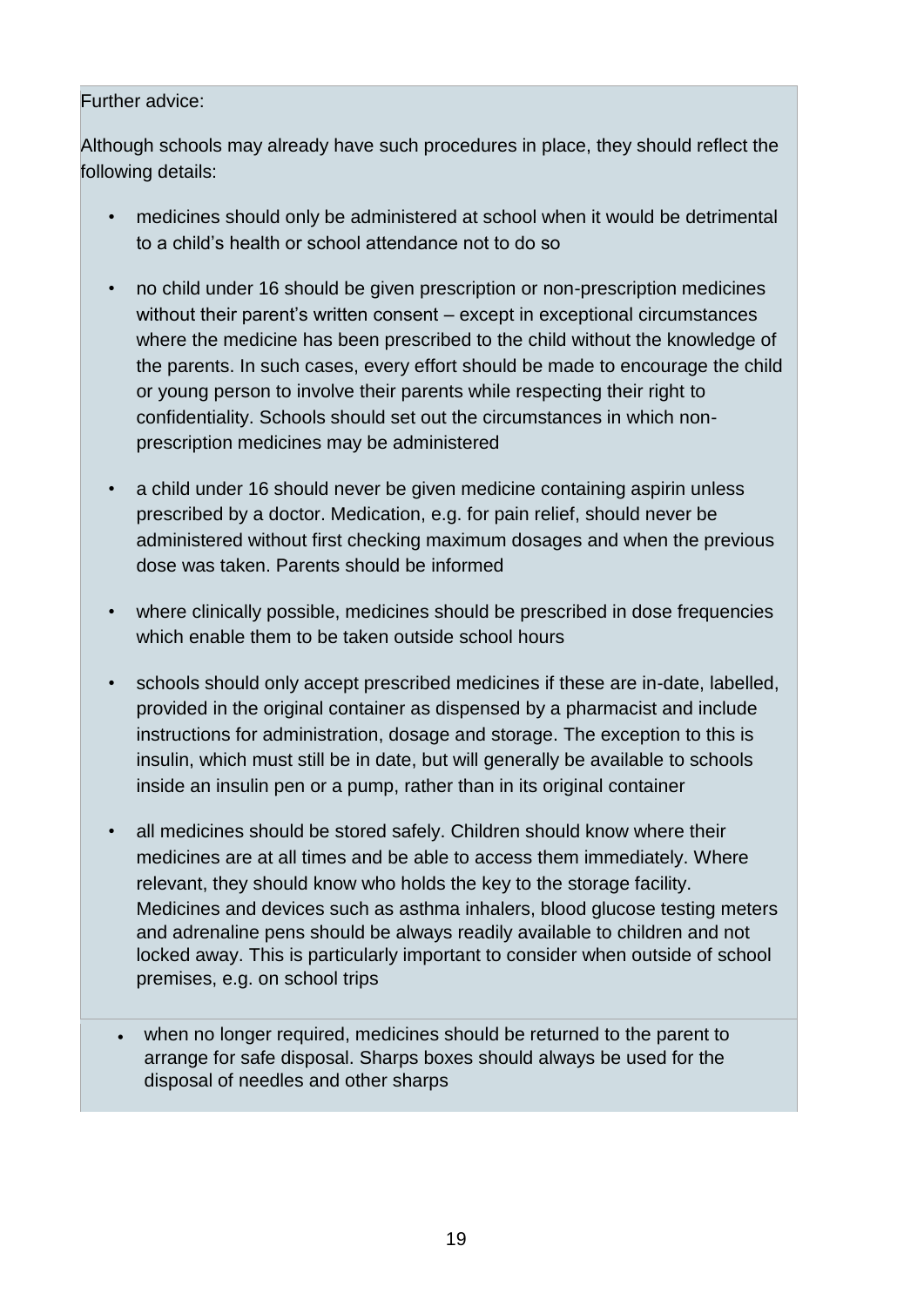a child who has been prescribed a controlled drug may legally have it in their possession if they are competent to do so, but passing it to another child for use is an offence. Monitoring arrangements may be necessary. Schools should otherwise keep controlled drugs that have been prescribed for a pupil securely stored in a non-portable container and only named staff should have access. Controlled drugs should be easily accessible in an emergency. A record should be kept of any doses used and the amount of the controlled drug held

school staff may administer a controlled drug to the child for whom it has been prescribed. Staff administering medicines should do so in accordance with the prescriber's instructions. Schools should keep a record of all medicines administered to individual children, stating what, how and how much was administered, when and by whom. Any side effects of the medication to be administered at school should be noted in school

#### **Record keeping**

•

22. Governing bodies should ensure that written records are kept of all medicines administered to children.

Further advice:

Records offer protection to staff and children and provide evidence that agreed procedures have been followed. Parents should be informed if their child has been unwell at school.

#### **Emergency procedures**

23. Governing bodies should ensure that the school's policy sets out what should happen in an emergency situation.

#### Further advice:

As part of general risk management processes, all schools should have arrangements in place for dealing with emergencies for all school activities wherever they take place, including on school trips within and outside the UK.

Where a child has an individual healthcare plan, this should clearly define what constitutes an emergency and explain what to do, including ensuring that all relevant staff are aware of emergency symptoms and procedures. Other pupils in the school should know what to do in general terms, such as informing a teacher immediately if they think help is needed.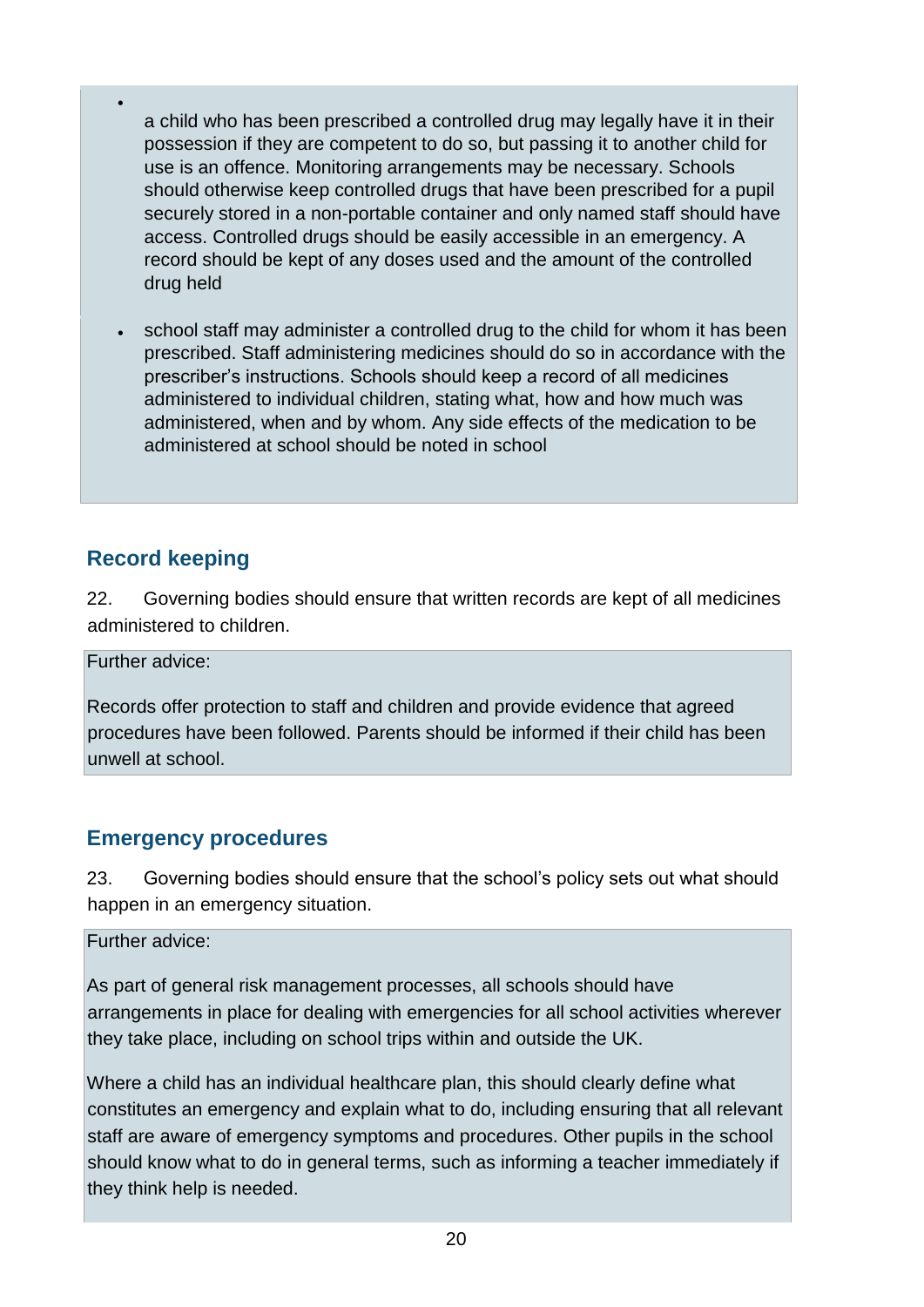If a child needs to be taken to hospital, staff should stay with the child until the parent arrives, or accompany a child taken to hospital by ambulance. Schools need to ensure they understand the local emergency services' cover arrangements and that the correct information is provided for navigation systems.

#### **Day trips, residential visits and sporting activities**

24. Governing bodies should ensure that their arrangements are clear and unambiguous about the need to support actively pupils with medical conditions to participate in school trips and visits, or in sporting activities, and not prevent them from doing so.

Further advice:

Teachers should be aware of how a child's medical condition will impact on their participation, but there should be enough flexibility for all children to participate according to their own abilities and with any reasonable adjustments. Schools should make arrangements for the inclusion of pupils in such activities with any adjustments as required unless evidence from a clinician such as a GP states that this is not possible.

Schools should consider what reasonable adjustments they might make to enable children with medical needs to participate fully and safely on visits. It is best practice to carry out a risk assessment so that planning arrangements take account of any steps needed to ensure that pupils with medical conditions are included. This will require consultation with parents and pupils and advice from the relevant healthcare professional to ensure that pupils can participate safely. Please also see Health and Safety Executive (HSE) guidance on school trips.

#### **Unacceptable practice**

25. Governing bodies should ensure that the school's policy is explicit about what practice is not acceptable.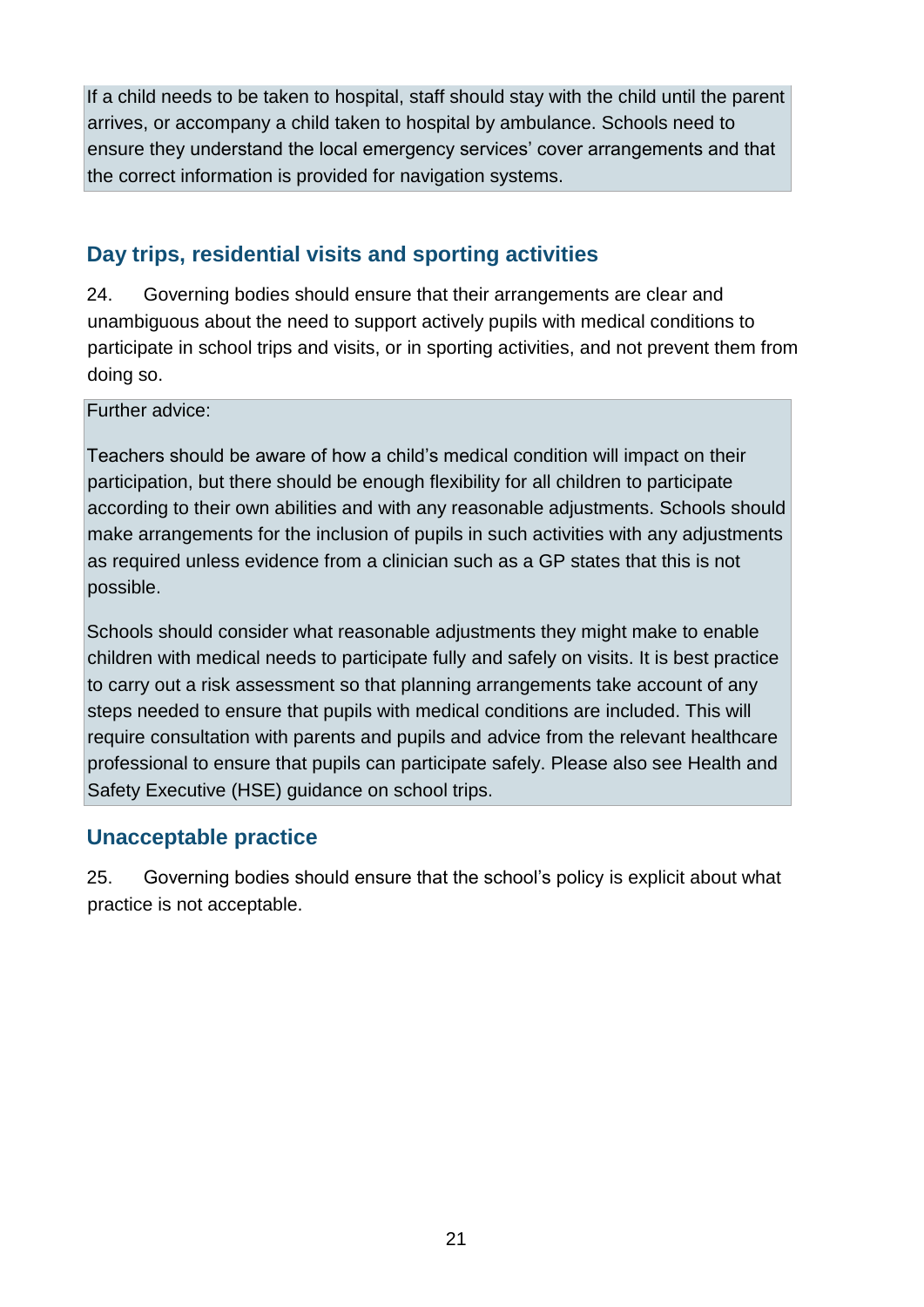Although school staff should use their discretion and judge each case on its merits with reference to the child's individual healthcare plan, it is not generally acceptable practice to:

- prevent children from easily accessing their inhalers and medication and administering their medication when and where necessary;
- assume that every child with the same condition requires the same treatment;
- ignore the views of the child or their parents; or ignore medical evidence or opinion (although this may be challenged);
- send children with medical conditions home frequently for reasons associated with their medical condition or prevent them from staying for normal school activities, including lunch, unless this is specified in their individual healthcare plans;
- if the child becomes ill, send them to the school office or medical room unaccompanied or with someone unsuitable;
- penalise children for their attendance record if their absences are related to their medical condition, e.g. hospital appointments;
- prevent pupils from drinking, eating or taking toilet or other breaks whenever they need to in order to manage their medical condition effectively;
- require parents, or otherwise make them feel obliged, to attend school to administer medication or provide medical support to their child, including with toileting issues. No parent should have to give up working because the school is failing to support their child's medical needs; or
- prevent children from participating, or create unnecessary barriers to children participating in any aspect of school life, including school trips, e.g. by requiring parents to accompany the child.

#### **Liability and indemnity**

26. Governing bodies of maintained schools and management committees of PRUs should ensure that the appropriate level of insurance is in place and appropriately reflects the level of risk. Proprietors of academies should ensure that either the appropriate level of insurance is in place or that the academy is a member of the Department for Education's Risk Protection Arrangement (RPA).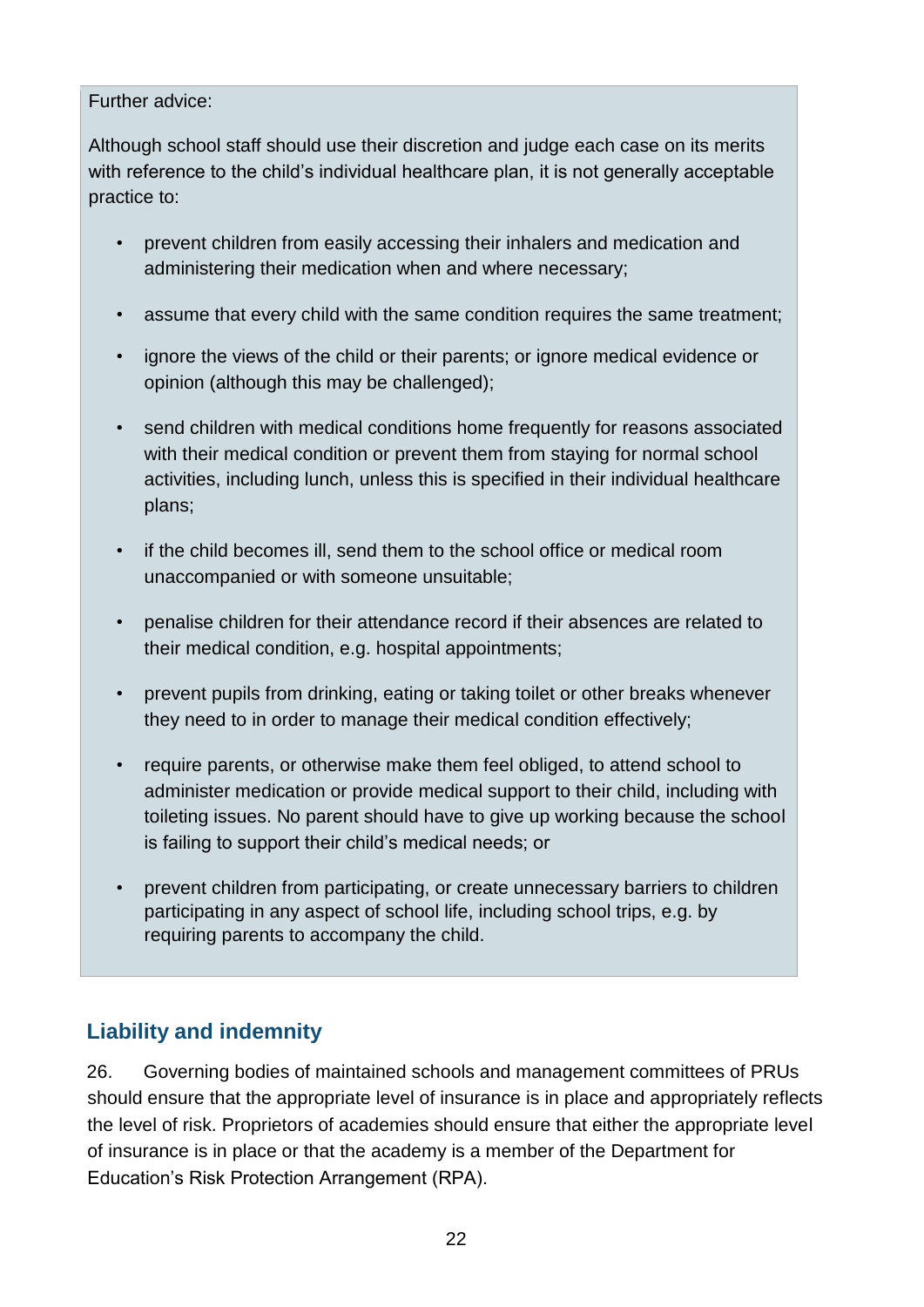It is important that the school policy sets out the details of the school's insurance arrangements which cover staff providing support to pupils with medical conditions. Insurance policies should be accessible to staff providing such support.

Insurance policies should provide liability cover relating to the administration of medication, but individual cover may need to be arranged for any healthcare procedures. The level and ambit of cover required must be ascertained directly from the relevant insurers. Any requirements of the insurance, such as the need for staff to be trained, should be made clear and complied with.

In the event of a claim alleging negligence by a member of staff, civil actions are likely to be brought against the employer.

RPA is a scheme provided specifically for academies.

#### **Complaints**

27. Governing bodies should ensure that the school's policy sets out how complaints concerning the support provided to pupils with medical conditions may be made and will be handled.

#### Further advice:

1

Should parents or pupils be dissatisfied with the support provided they should discuss their concerns directly with the school. If for whatever reason this does not resolve the issue, they may make a formal complaint via the school's complaints procedure. Making a formal complaint to the Department for Education should only occur if it comes within scope of section 496/497 of the Education Act 1996 and after other attempts at resolution have been exhausted. In the case of academies, it will be relevant to consider whether the academy has breached the terms of its Funding Agreement<sup>10</sup>, or failed to comply with any other legal obligation placed on it. Ultimately, parents (and pupils) will be able to take independent legal advice and bring formal proceedings if they consider they have legitimate grounds to do so.

<sup>&</sup>lt;sup>10</sup> The contractual relationship between the academy and the Department for Education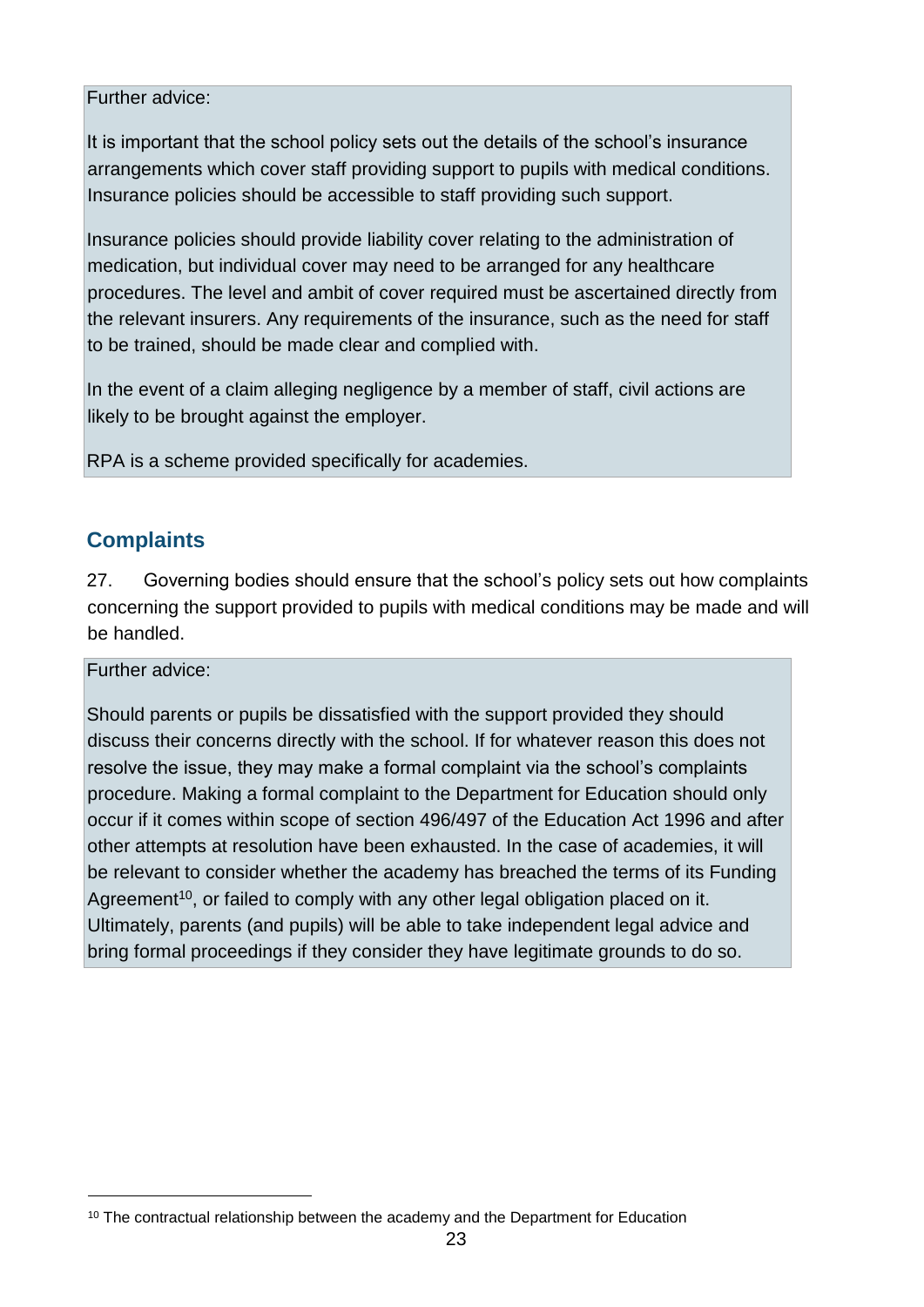### <span id="page-23-0"></span>**Other issues for consideration**

#### Advice:

Governing bodies may want the school's policy to refer to:

- home-to-school transport this is the responsibility of local authorities, who may find it helpful to be aware of a pupil's individual healthcare plan and what it contains, especially in respect of emergency situations. This may be helpful in developing transport healthcare plans<sup>11</sup> for pupils with life-threatening conditions;
- defibrillators sudden cardiac arrest is when the heart stops beating and can happen to people of any age and without warning. If this does happen, quick action (in the form of early CPR and defibrillation) can help save lives. A defibrillator is a machine used to give an electric shock to restart a patient's heart when they are in cardiac arrest. Modern defibrillators are easy to use, inexpensive and safe.
	- o Schools are advised to consider purchasing a defibrillator as part of their first-aid equipment. DfE has put **arrangements**<sup>[12](https://www.gov.uk/government/publications/automated-external-defibrillators-aeds-in-schools)</sup> in place to assist schools in purchasing defibrillators at reduced cost. If schools install a defibrillator, they should notify the local NHS ambulance service of its location
	- o Staff members appointed as first-aiders should already be trained in the use of CPR and may wish to promote these techniques more widely in the school, amongst both teachers and pupils alike; and
- asthma inhalers schools may hold asthma inhalers for emergency use. This is entirely voluntary, and the Department of Health has published a [protocol](https://www.gov.uk/government/publications/emergency-asthma-inhalers-for-use-in-schools)<sup>[13](https://www.gov.uk/government/publications/emergency-asthma-inhalers-for-use-in-schools)</sup> which provides further information.

11

These are separate to the individual healthcare plans referred to throughout this document. 12 [https://www.gov.uk/government/publications/automated-external-defibrillators-aeds-in](https://www.gov.uk/government/publications/automated-external-defibrillators-aeds-in-schools)[schools](https://www.gov.uk/government/publications/automated-external-defibrillators-aeds-in-schools)

 $13$ 

<span id="page-23-1"></span><https://www.gov.uk/government/publications/emergency-asthma-inhalers-for-use-in-schools>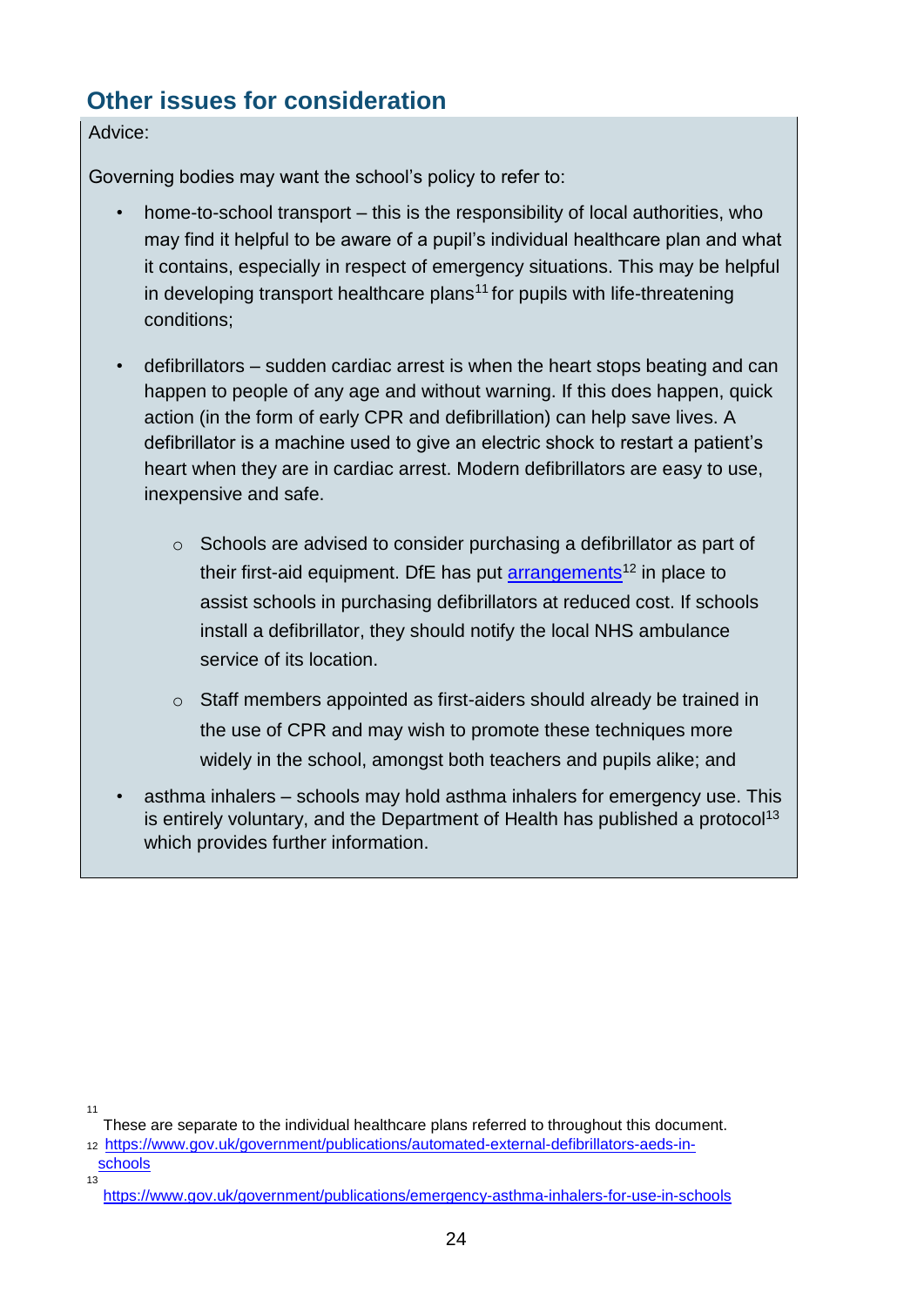### **Further sources of information**

### <span id="page-24-0"></span>**Other safeguarding legislation**

**Section 21 of the Education Act 2002** provides that governing bodies of maintained schools must, in discharging their functions in relation to the conduct of the school, promote the wellbeing of pupils at the school.

**Section 175 of the Education Act 2002** provides that governing bodies of maintained schools must make arrangements for ensuring that their functions relating to the conduct of the school are exercised with a view to safeguarding and promoting the welfare of children who are pupils at the school. Part 3, and in particular paragraph 7 of the Schedule to the Education (Independent School Standards) Regulations 2014 sets this out in relation to academy schools and alternative provision academies.

**Section 3 of the Children Act 1989** confers a duty on a person with the care of a child (who does not have parental responsibility for the child) to do all that is reasonable in all the circumstances for the purposes of safeguarding or promoting the welfare of the child. **Section 17 of the Children Act 1989** gives local authorities a general duty to safeguard and promote the welfare of children in need in their area.

**Section 10 of the Children Act 2004** provides that the local authority must make arrangements to promote co-operation between the authority and relevant partners (including the governing body of a maintained school, the proprietor of an academy, clinical commissioning groups and the NHS Commissioning Board) with a view to improving the wellbeing of children, including their physical and mental health, protection from harm and neglect, and education. Relevant partners are under a duty to co-operate in the making of these arrangements.

**The NHS Act 2006: Section 3** gives Clinical Commissioning Groups a duty to arrange for the provision of health services to the extent the CCG considers it necessary to meet the reasonable needs of the persons for whom it is responsible. **Section 3A** provides for a CCG to arrange such services as it considers appropriate to secure improvements in physical and mental health of, and in the prevention, diagnosis and treatment of illness, in, the persons for whom it is responsible. **Section 2A** provides for local authorities to secure improvements to public health, and in doing so, to commission school nurses.

Governing Bodies' duties towards disabled children and adults are included in the **Equality Act 2010**, and the key elements are as follows:

• They **must not** discriminate against, harass or victimise disabled children and young people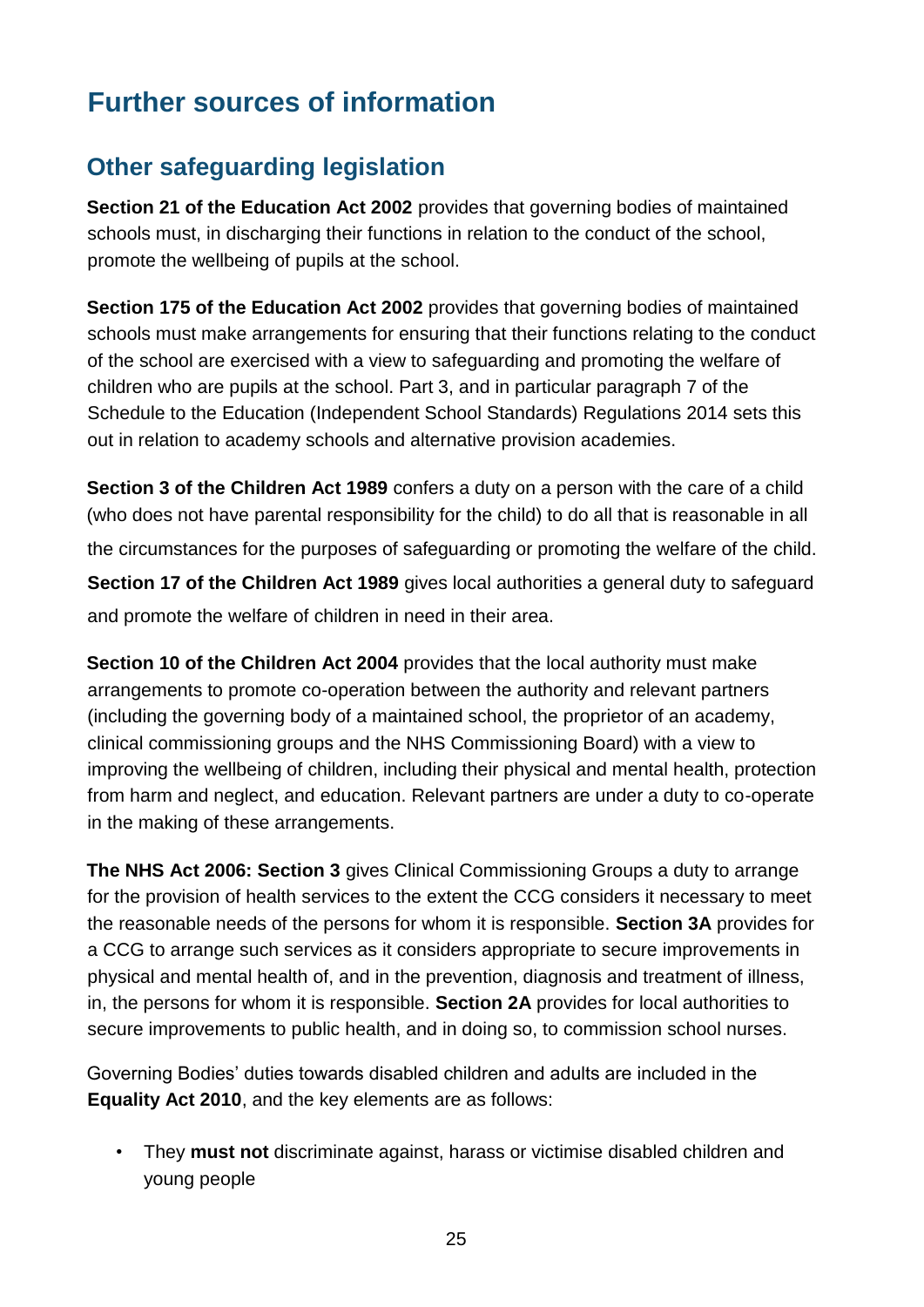• They **must** make reasonable adjustments to ensure that disabled children and young people are not at a substantial disadvantage compared with their peers. This duty is anticipatory: adjustments must be planned and put in place in advance, to prevent that disadvantage

### <span id="page-25-0"></span>**Other relevant legislation**

Section 2 of the **Health and Safety at Work Act 1974**, and the associated regulations, provides that it is the duty of the employer (the local authority, governing body or academy trust) to take reasonable steps to ensure that staff and pupils are not exposed to risks to their health and safety.

Under the **Misuse of Drugs Act 1971** and associated Regulations the supply, administration, possession and storage of certain drugs are controlled. Schools may have a child who has been prescribed a controlled drug.

The **Medicines Act 1968** specifies the way that medicines are prescribed, supplied and administered within the UK and places restrictions on dealings with medicinal products, including their administration.

**Regulation 5 of the School Premises (England) Regulations 2012 (as amended)** provides that maintained schools must have accommodation appropriate and readily available for use for medical examination and treatment and for the caring of sick or injured pupils. It **must** contain a washing facility and be reasonably near to a toilet. It **must not** be teaching accommodation. Paragraph 24 of the Schedule to the Education (Independent School Standards) Regulations 2014 replicates this provision for independent schools (including academy schools and alternative provision academies).

**The [Special Educational Needs and Disability Code of Practice](https://www.gov.uk/government/publications/send-code-of-practice-0-to-25)**[14](https://www.gov.uk/government/publications/send-code-of-practice-0-to-25)

**Section 19 of the Education Act 1996** (as amended by Section 3 of the Children, Schools and Families Act 2010) provides a duty on local authorities of maintained schools to arrange suitable education for those who would not receive such education unless such arrangements are made for them. This education must be full-time, or such part-time education as is in a child's best interests because of their health needs.

<span id="page-25-1"></span><sup>14</sup> <https://www.gov.uk/government/publications/send-code-of-practice-0-to-25>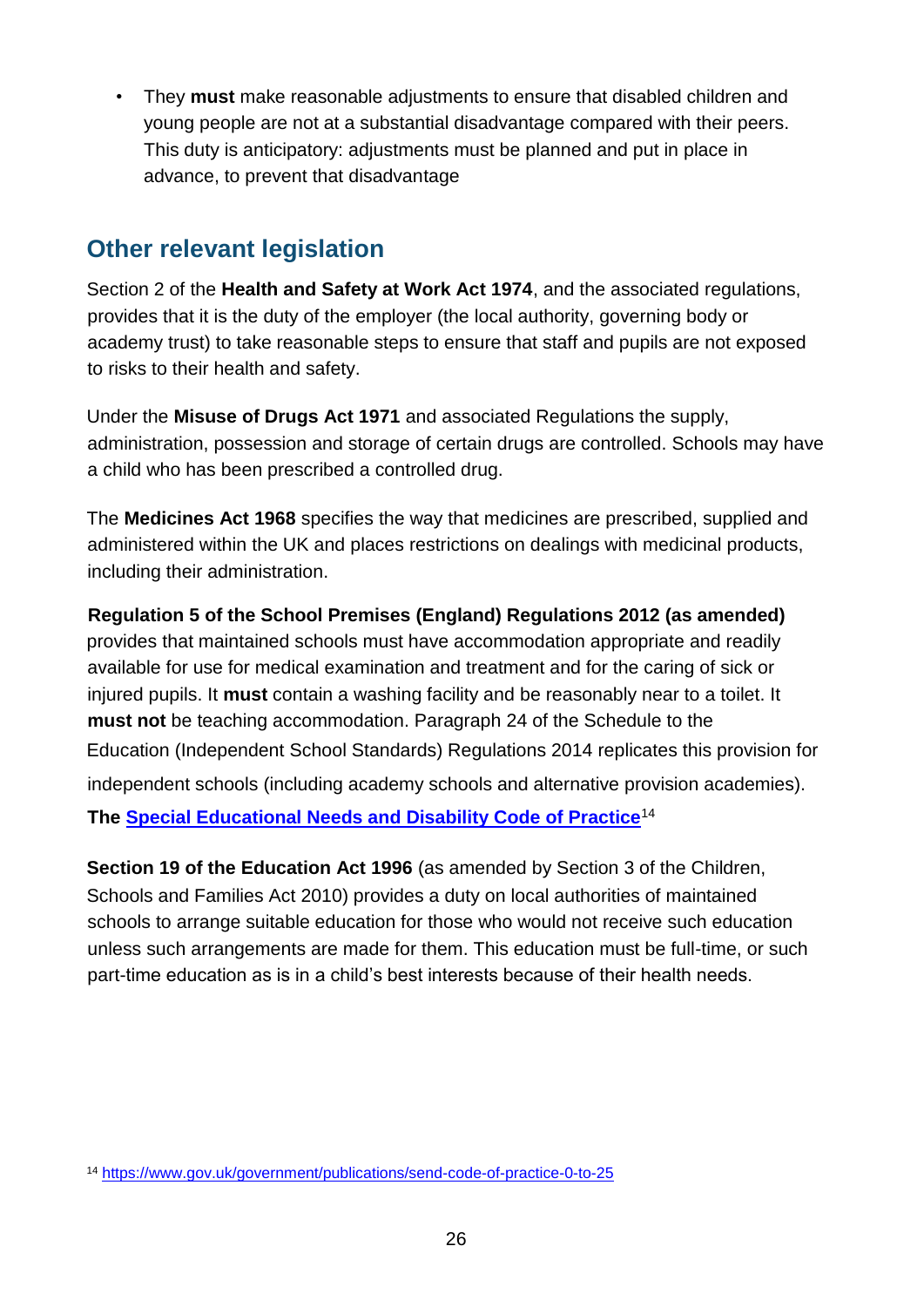### **Associated resources**

[View links to other information and associated advice, guidance and resources](https://www.gov.uk/government/publications/supporting-pupils-at-school-with-medical-conditions)<sup>[15](https://www.gov.uk/government/publications/supporting-pupils-at-school-with-medical-conditions)</sup>,

e.g. templates, and to organisations providing advice and support on specific medical conditions.

<sup>15</sup> <https://www.gov.uk/government/publications/supporting-pupils-at-school-with-medical-conditions--3>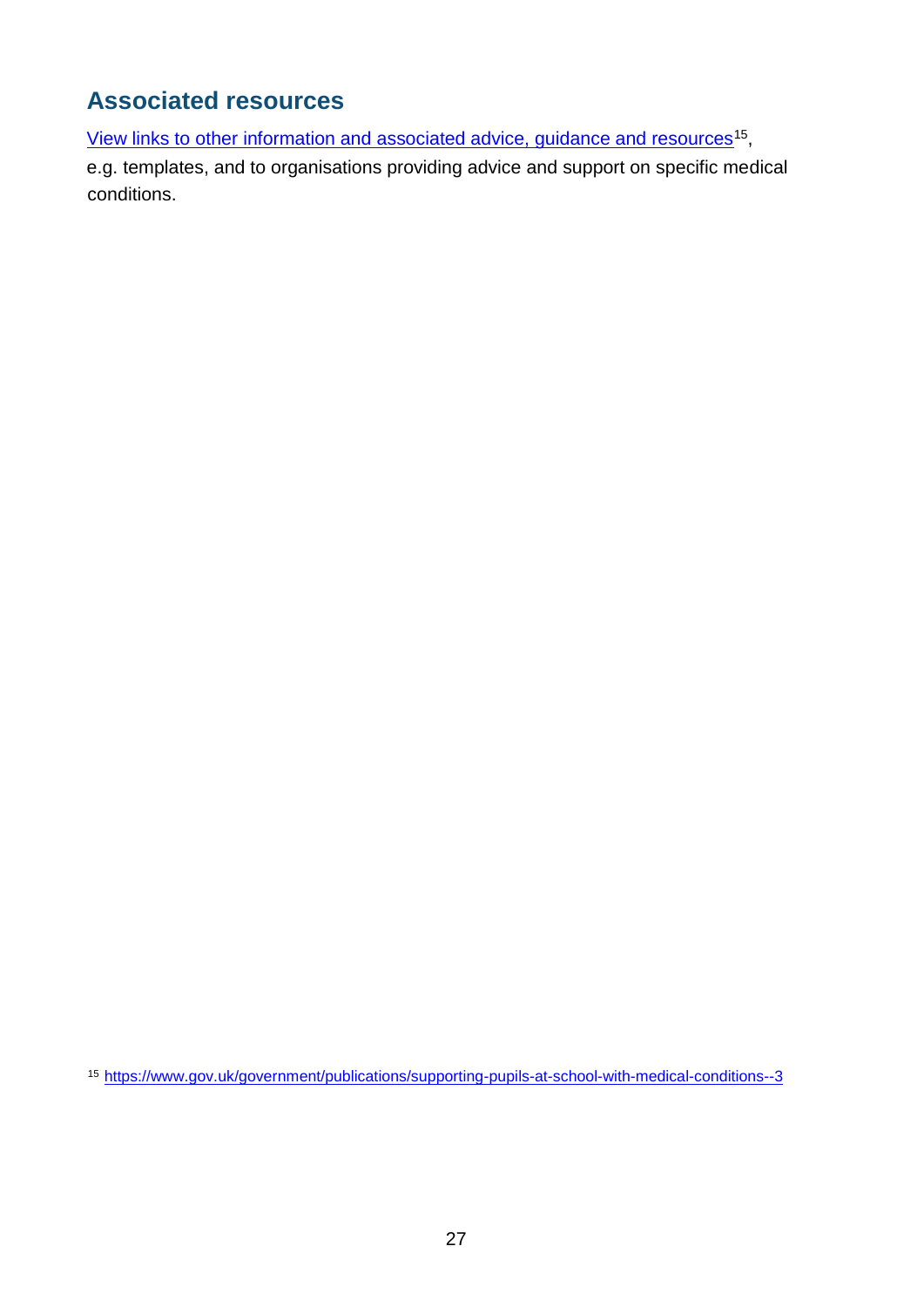### <span id="page-27-0"></span>**Annex A: Model process for developing individual healthcare plans**